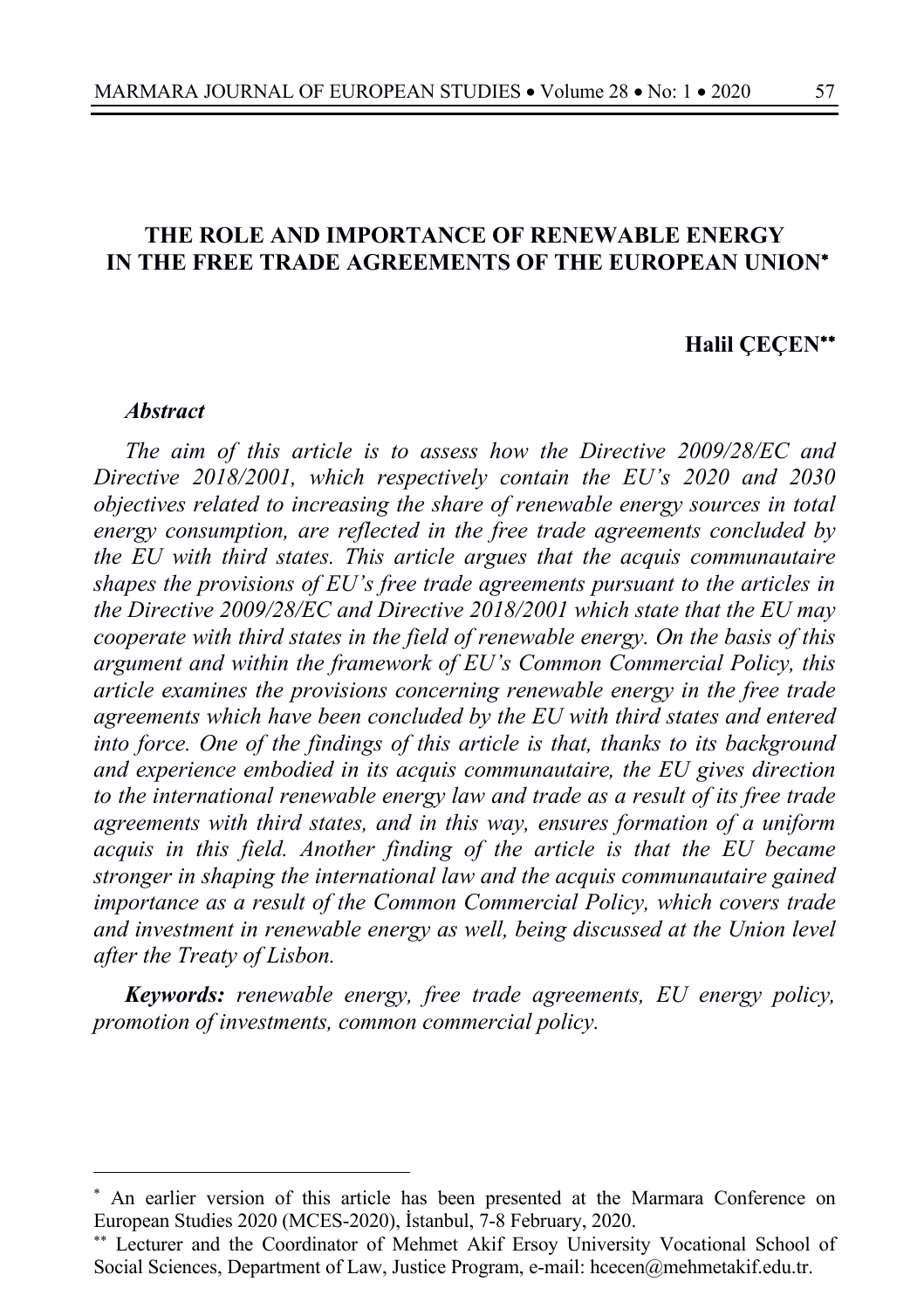### **AVRUPA BİRLİĞİ'NİN SERBEST TİCARET ANLAŞMALARINDA YENİLENEBİLİR ENERJİNİN YERİ VE ÖNEMİ** *Öz*

*Bu makalenin amacı, yenilenebilir enerji kaynaklarının toplam enerji tüketimindeki payının arttırılmasına yönelik olarak AB'nin 2020 hedeflerini içeren 2009/28/EC sayılı Direktifi ile 2030 hedeflerini içeren 2018/2001 sayılı Direktif'indeki hükümlerin AB'nin üçüncü devletlerle akdettiği serbest ticaret anlaşmalarına yansımalarının değerlendirilmesidir. Bu makalede ileri sürülen argüman ise, 2009/28/EC ve 2018/2001 sayılı Direktiflerin, AB'nin yenilenebilir enerji alanında üçüncü devletlerle işbirliği yapabileceğine dair maddeleri uyarınca, AB müktesebatının AB'nin serbest ticaret anlaşmalarındaki hükümleri şekillendirdiğidir. Bu argümana dayalı olarak, AB'nin üçüncü devletlerle akdettiği ve yürürlüğe giren serbest ticaret anlaşmalarındaki yenilenebilir enerjiye dair hükümler, AB'nin Ortak Ticaret Politikası çerçevesinde incelenmiştir. Makalede varılan sonuçlardan birisi, AB'nin yenilenebilir enerji alanında kendi müktesebatındaki birikimi ve tecrübesi sayesinde, üçüncü ülkeler ile akdettiği serbest ticaret anlaşmalarının bir sonucu olarak, uluslararası yenilenebilir enerji hukukuna ve ticaretine yön verdiği ve böylece bu alanda yeknesak bir müktesebatın oluşmasını sağladığıdır. Makalede varılan bir diğer sonuç ise, Lizbon Anlaşması sonrasında, yenilenebilir enerji ticaretini ve bu alandaki yatırımları da kapsayan Ortak Ticaret Politikasının Birlik düzeyinde ele alınmasının bir sonucu olarak AB'nin uluslararası hukuku şekillendirmede daha güçlendiği ve AB hukukunun önem kazandığıdır.*

*Anahtar Kelimeler: yenilenebilir enerji, serbest ticaret anlaşmaları, AB enerji politikası, yatırımların teşviki, ortak ticaret politikası.*

### **Introduction**

The aim of this article is to determine how free trade agreements ("FTA"s) are affected by the provisions in the Directive 2009/28/EC and Directive 2018/2001 which state that the EU may cooperate with third states to reach its 2020 and 2030 targets. Moreover, this article also deals with the problem of ascertaining whether a uniform legislation has been formed in the field of renewable energy by the new generation FTAs of the EU and their effects on international renewable energy law.

To reach its renewable energy targets for 2020 and 2030, the EU needs cooperation both among Member States and with third states. A major reason for this necessity is the fact that every Member State faces different circumstances in terms of capacity, experience and internal administrative procedures while trying to reach the targets (European Union, 2009). It is also possible that the potential of renewable energy sources in every Member State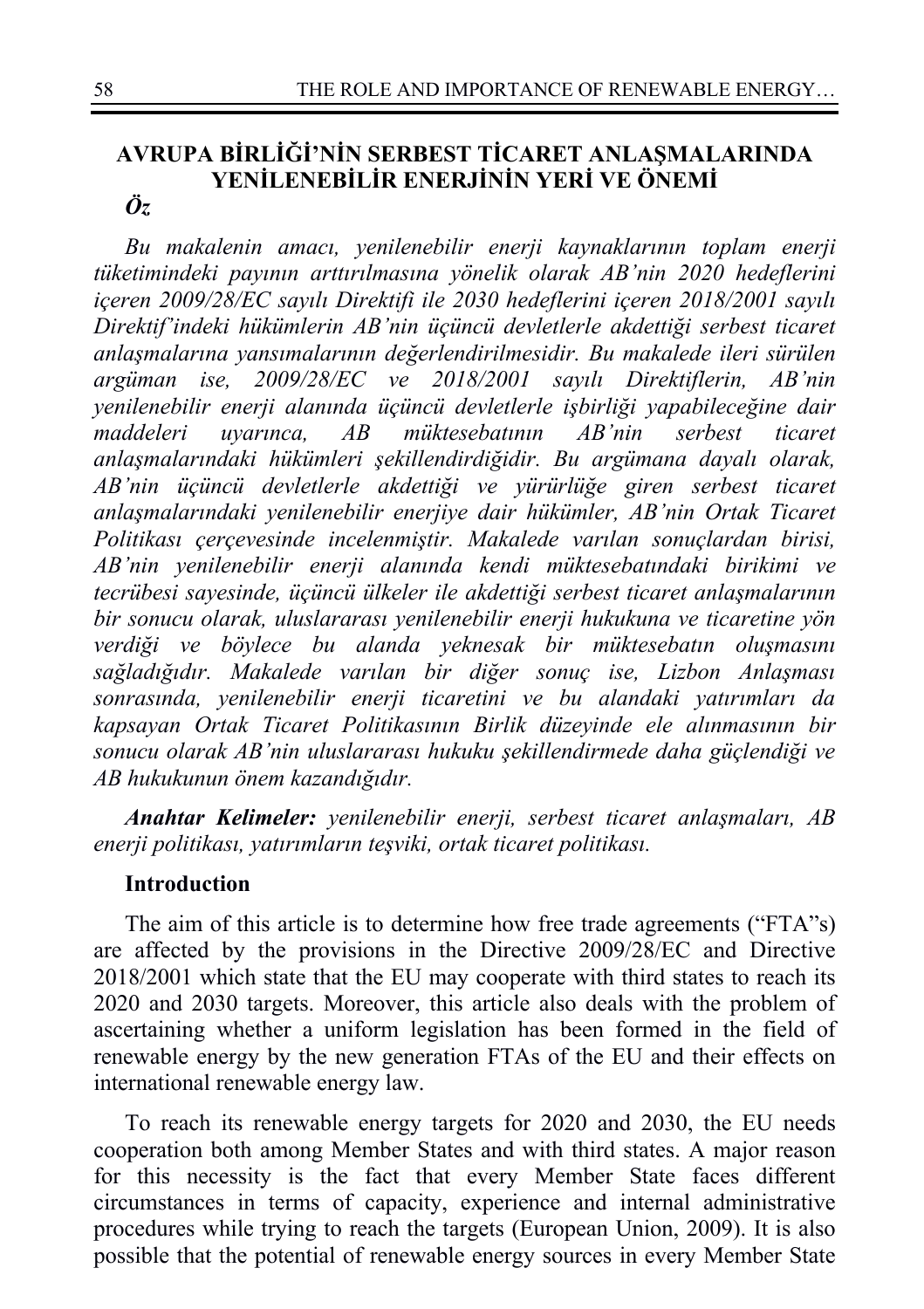may not be enough to achieve the objectives (European Union, 2009). From this point of view, it is important for the EU to set its renewable energy objectives for 2020 and 2030 not for each Member State, but instead, as targets to be achieved at Union level. In this way, the EU makes efforts to achieve its renewable energy targets through the cooperation among its Member States and by concluding agreements with third states.

In addition, the importance of the private sector in the field of trade and investments in renewable energy is emphasized (European Union, 2009). It is impossible for international trade in renewable energy, to which the support of the private sector is important, not to be affected by the developments. Therefore, it is necessary to review, in terms of the *acquis communautaire*, how the FTAs of the EU regulate the trade and investments in renewable energy which is a dynamic and major field.

This article, which reflects the entirely objective viewpoint of a legal expert, is based solely on the texts of FTAs and the Opinion 2/15 of the CJEU. Thus, available written legal documents have been reviewed in accordance with the aim of the article. As the methodology of the research, the provisions on renewable energy in the examined written legal documents have been discussed in accordance with the aim of the article. The relation between said provisions and the provisions of the Directive 2009/28/EC and the Directive 2018/2001 and the articles of the Treaty on European Union ("TEU") and the Treaty on the Functioning of the European Union ("TFEU") regarding renewable energy has been discussed.

The research for this article also covers the provisions on renewable energy in the EU-Vietnam Free Trade Agreement, which became effective on 1 August 2020. Hence, the article is based on a research that considers the current developments regarding renewable energy, which is a dynamic subject in the *acquis communautaire*. Therefore, the subject of the article and the findings obtained are important in that they reveal how the *acquis communautaire* shapes the international renewable energy law.

This article is structured in three main sections: The first section tries to identify the general characteristics of EU's Common Commercial Policy ("CCP") and the status of renewable energy in CCP. The second section discusses how EU's foreign policy regarding renewable energy is formed within the framework of the *acquis communautaire*. The last section chronologically reviews the provisions on renewable energy in the FTAs which have been concluded by the EU with third states and entered into force, and seeks an answer to the research question.

The main finding of the article is that the EU, which acts more strongly due to its exclusive competence in the field of trade and investment in renewable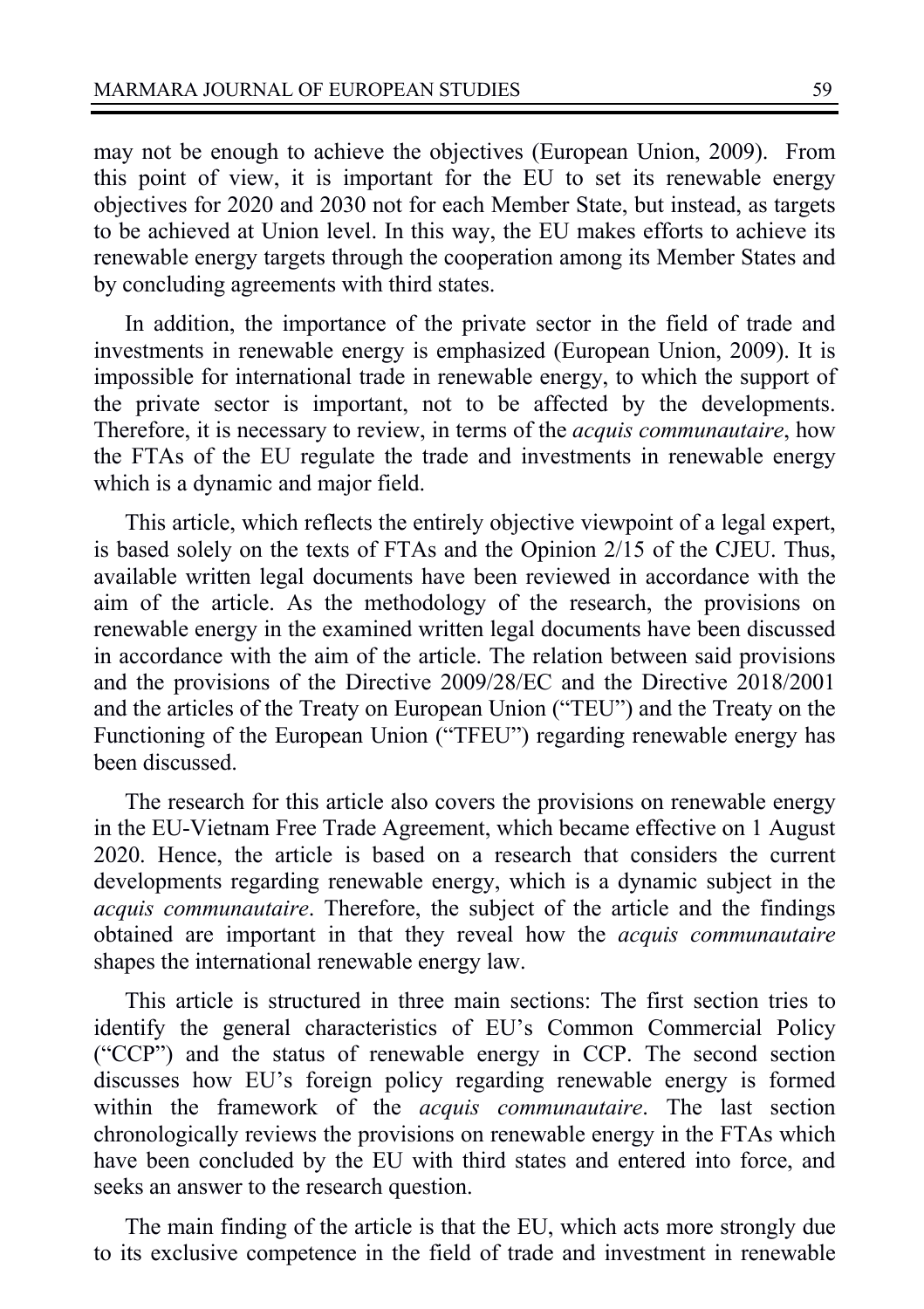energy, shapes the international renewable energy law through the values and regulations in *acquis communautaire*. Another finding is that standardization, by the EU and in accordance with *acquis communautaire*, of the renewable energy sections in the FTAs concluded with third states adds to the importance of the *acquis communautaire.*

### **General Characteristics of the EU's Competence Related to CCP**

The EU manages trade relations with non-EU countries through its CCP, according to Article 206 of the TFEU (Treaty on the Functioning of the European Union, 1957, Art. 206). The specific commercial policy objectives mentioned in Article 206 of the TFEU have applied since 1958 without any modifications. The only exception newly added by the Treaty of Lisbon is the obligation for "the progressive abolition of restrictions on foreign direct investment and the lowering of customs and other barriers" (Vedder, 2013: 120). As an important provision, the first paragraph of the Article 207 of the TFEU stipulates:

The common commercial policy shall be based on uniform principles, particularly with regard to changes in tariff rates, the conclusion of tariff and trade agreements relating to trade in goods and services, and the commercial aspects of intellectual property, foreign direct investment, the achievement of uniformity in measures of liberalisation, export policy and measures to protect trade such as those to be taken in the event of dumping or subsidies. The common commercial policy shall be conducted in the context of the principles and objectives of the Union's external action (TFEU, 1957, Art. 207, Para. 1).

Implementing the CCP, "the EU tries to balance the interests of the Member States and of the different stakeholders such as consumers, producers, importers and exporters, with a view to ensuring fair competitive conditions for European companies, allowing the import of raw materials and other productive inputs into Europe, making available more goods and services to European consumers" (Directorate-General for External Policies Policy Department, 2015: 18-19). Although "the division of CCP-related competences between Member States and the EU makes negotiation and conclusion of new trade and investment agreements difficult for third parties" (Nakanishi, 2017: 459), the CCP policy is regulated as "an exclusive competence of the  $EU - so$  only the EU, and not individual Member States, can legislate on trade matters and negotiate international trade agreements, be they multilateral, regional or bilateral" (Delegation of the European Union to Vietnam, 2019: 25). Thus, renewable energy chapters, which are included within the FTAs under the CCP policy of the EU, are also subject to the EU's exclusive competence, although Member States also have a competence "to determine its choice between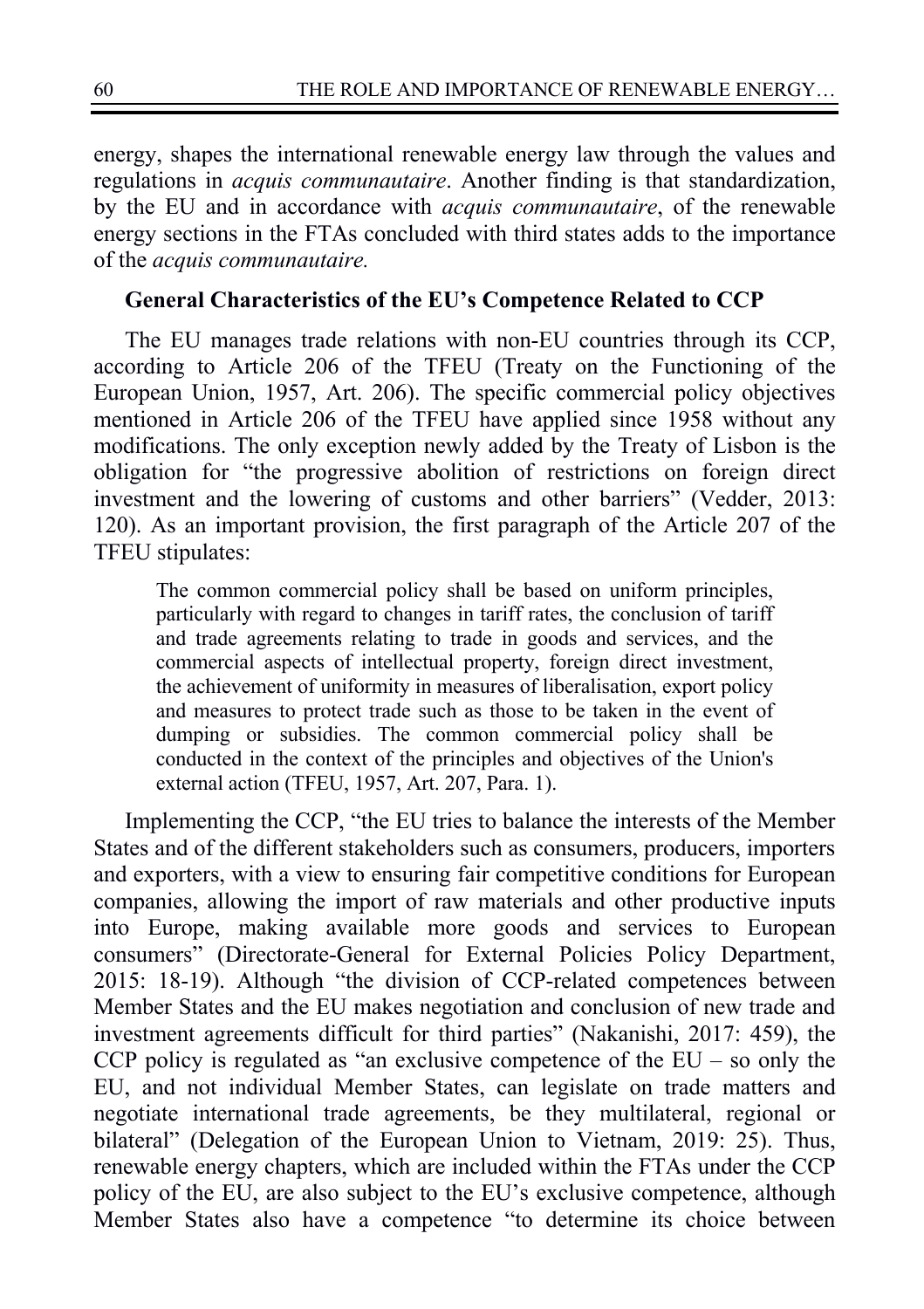1957, Art. 194, Para. 2).

different energy sources" (Treaty on the Functioning of the European Union,

The reason for the transfer of competences related to setting the CCP, including foreign direct investments in renewable energy according to the EU's policy on energy which is regulated in the first paragraph of the Article 194 of the TFEU, is the aim to strengthen the role of the EU in international trade, since the EU has stronger negotiating powers as a union in comparison each of its Member States. The EU then, "with its new competences, will be able to negotiate investment treaties with market access provisions as well as preestablishment treatment more forcefully" (Bungenberg 2010: 142). The CCP, which will strengthen the EU in international trade, will also be followed on the basis of the principles and objectives of the EU's external action pursuant to first paragraph of Article 207 of the TFEU, and it may be predicted that *acquis communautaire* will affect international law to a larger extent. The reason is that one of the EU's main objectives is to "uphold and promote its values in its relations with the wider world" (Treaty on European Union, 1992, Art. 3, Para. 5).

The EU's external policy increasingly focuses on the export of the EU's own rules and procedures (Elsuwege, 2014: 218). The CCP and the foreign trade are also part of this "value-oriented integral external policy of the EU" (Vedder, 2013: 144). Sustainable development, which is closely related to renewable energy, is one of the values upheld and supported by the EU in its foreign policy and the FTAs it concludes, due to the binding objectives related to the CCP listed in second paragraph of Article 21 of the TEU (Bungenberg, 2010: 149). A consequence of the EU's exclusive power to set a CCP and conclude FTAs is that the agreements concluded by the EU are required to be implemented in its internal law (Müller-Ibold, 2013: 153). The rules set by the EU and the third party, which conclude an FTA within the framework of the CCP, gain a place in the internal law of each Member State. Likewise, this also means that *acquis communautaire*, created by the Member States, affects the law of the other party to the FTA that is concluded. Consequently, a uniform understanding of trade arises (Müller-Ibold, 2013: 145).

### **Enabling an External EU Policy on Renewable Energy**

The EU had been searching for legal solutions to eliminate the need for energy importation and to fulfill its commitments under international agreements for climate change mitigation. Therefore, beginning with the Council's Recommendation dated 8 June 1988, increasing the exploitation of renewable energy sources in overall consumption became one of the high priority objectives of the EU (Council of the European Communities, 1988). Furthermore, in parallel with the development of renewable technologies, trade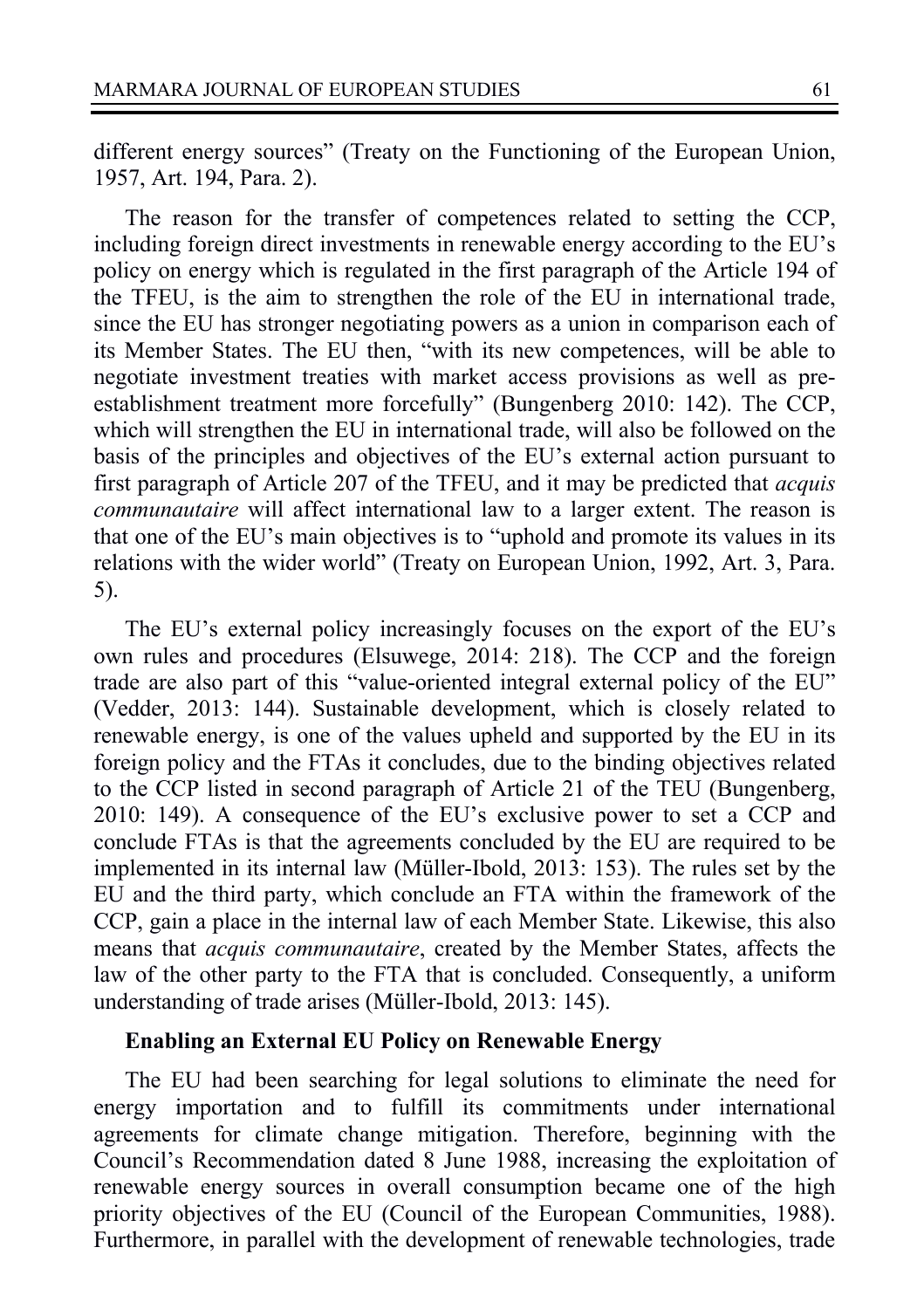of goods and products in renewable energy has also started gaining importance for the EU. Through the Global Trade Strategy adopted in 2006, the EU highlighted the importance of tackling non-tariff barriers, eliminating restrictions on access to sources such as energy and raw materials (Guclu, 2018: 20).

The way in which the competence in the energy field will be shared between the EU and its Member States is determined by the relevant provisions that govern the energy field in the TFEU, one of which is Article 194 of the TFEU. The TFEU unfortunately doesn't contain any formula with a precise configuration on power sharing (Delvaux 2013: 313). Agreements on trade in renewables or energy-efficiency technologies again fall under Article 207 of the TFEU. By contrast, the third subparagraph of the first paragraph of Article 194 is the applicable legal base where the EU wishes to cooperate internationally on promoting renewables and energy efficiency (Roeben, 2018: 171). "Union policy on energy shall aim, in a spirit of solidarity between Member States, to [...] (c) promote energy efficiency and energy saving and the development of new and renewable forms of energy" (Treaty on the Functioning of the European Union, 1957, Art. 194, Para. 1/c).

In addition to understanding the legal basis of the *acquis communautaire* regarding the renewable energy trade, the provision in the second paragraph of Article 21 of TEU also has an importance. The Article states:

The Union shall define and pursue common policies and actions, and shall work for a high degree of cooperation in all fields of international relations, in order to … encourage the integration of all countries into the world economy, including through the progressive abolition of restrictions on world trade" (TEU: 1992, Art. 21, Para. 2/e).

Considering together with the Article 194 of the TFEU, it shows that the EU has a legal obligation to encourage all countries to integrate the trade in renewable energy goods and products as well, and it realizes this by eliminating the trade barriers on the investments and goods in the field of renewable energy. Actually, this situation results from the fact that the content of the second paragraph of Article 21 of the TEU is comprehensive and it is interpreted in broad terms. The integration into the world economy referred to in the second paragraph of Article 21 of the TEU does not only refer to the removal of trade barriers, but also to the enhancement of trading power of all countries by sustainable development and is thus mutually related with the trade in renewable energy. In this regard, as discussed in the next section, it is a result of the reflection of the EU legislation that in FTAs concluded with Singapore and Vietnam, the Parties agree on the removal of trade barriers in renewable energy products and goods, and on the promotion of these principles also regionally and globally.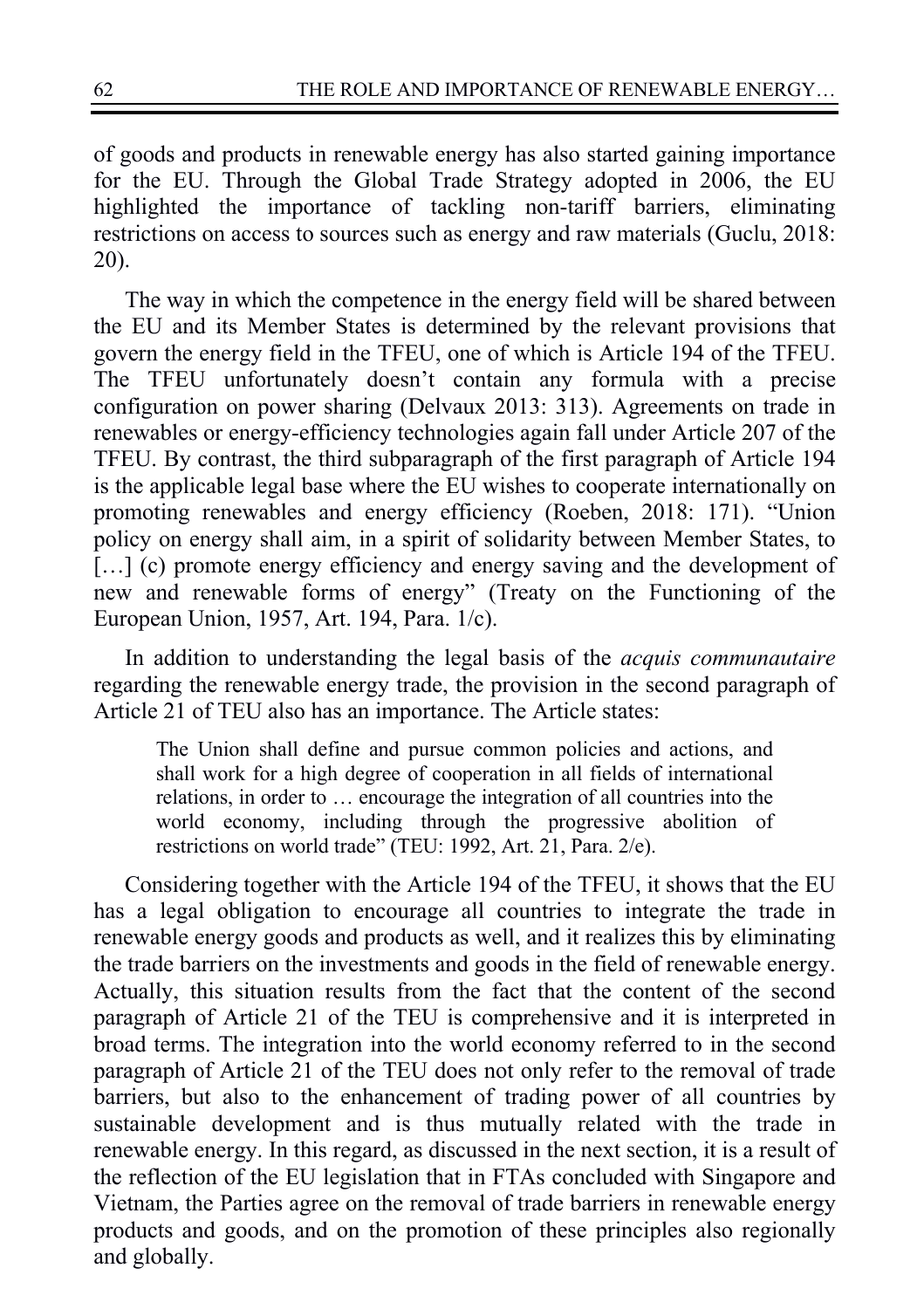In parallel with the approaches explained above, the same view is shared by the Court of Justice of the European Union ("CJEU") as well. As reviewed in detail in the next section, the CJEU has given its opinion on whether the FTA concluded by the EU with Singapore falls within the competence of the EU or the Member States or both. Accordingly, the CJEU confirmed in its Opinion 2/15 that trade in goods and other areas strongly linked to trade in goods and services such as trade and investment in renewable energy generation, trade facilitation and customs, technical barriers to trade, competition and government procurement fall under the CCP (Court of Justice of the European Union, 2017).

Besides its internal law, another legal aspect that enables the EU to reach an agreement with third states in the field of renewable energy while concluding FTAs is the understanding of this field which has formed in the international law. As an example to prove that assertion, in 2015, the United Nations General Assembly adopted a resolution called the "2030 Agenda for Sustainable Development". The Declaration spells out the goal of "universal access to affordable, reliable and sustainable energy with a substantially increased share of renewable energy in the global energy mix." (United Nations General Assembly, 2015). The terms of this goal evidently overlap with those employed by the European Energy Union Strategy (Roeben, 2018: 39).

### **The Characteristics of Renewable Energy Chapters in FTAs of the EU**

In the previous sections, the basic principles underlying EU's CCP and the status of renewable energy in said policy were discussed. In addition, efforts were made to explain the legal basis of EU's foreign policy in the field of renewable energy. These subjects are important because it is necessary to comprehend the CCP of the EU, which covers the field of renewable energy as well, and the legal basis in the *acquis communautaire* in order to understand how the *acquis communautaire* shapes the international renewable energy law.

Before proceeding to the review of the provisions on renewable energy in EU's FTAs with third states, it is necessary to mention two important Directives. The provisions of these two Directives make it possible for the EU to conclude FTAs with third states to achieve its objectives for 2020 and 2030.

The EU decided its first Directive which included binding targets to increase the share of the energy consumption from renewable sources in overall energy consumption by accepting the "Directive 2009/28/EC of the European Parliament and of the Council of 23 April 2009 on the promotion of the use of energy from renewable sources and amending and subsequently repealing Directives 2001/77/EC and 2003/30/EC" ("former RES Directive"). In order to reach the binding targets, the Articles 7 and 9 of the former RES Directive allow the Member States to establish joint projects between each other and also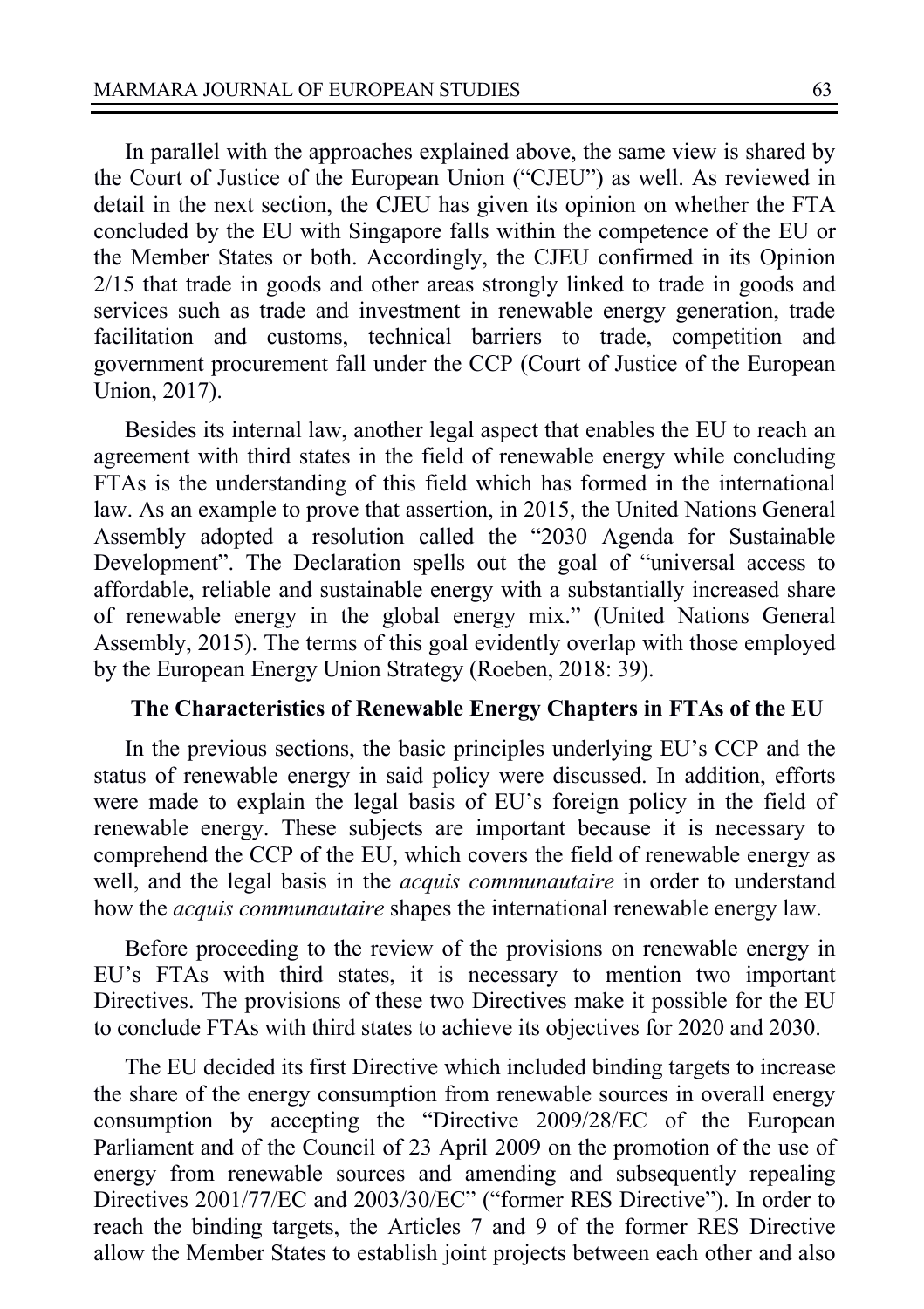between one or more Member State(s) and third countries. Furthermore, the Articles 9 and 11 of the "Directive 2018/2001 on the promotion of the use of energy from renewable sources" ("new RES Directive". Hereinafter, the Directives 2009/28/EC and 2018/2001 referred together to as "RES Directives") continues to allow the Member States to establish joint projects between each other and also between one or more Member States and third countries.

Not only has the legal basis of EU's CCP in the field of renewable energy been determined, but also the basis of the relevant Directives in the provisions regarding renewable energy in FTAs has been explained. On this basis, with a view to understanding how *acquis communautaire* shapes the international renewable energy law, it is now possible to review the provisions on renewable energy in the FTAs concluded by the EU with third states, which have entered into force.

The first FTA concluded by the EU in accordance with the new provisions of the TFEU was the one with South Korea ("Free Trade Agreement between the European Union and its Member States, of the one part, and the Republic of Korea, of the other part". Hereinafter referred to as "EUSKFTA"), which includes provisions also regarding sustainable development (European Union, 2011).

Along with the former RES Directive and the Treaty of Lisbon, the EUSKFTA provides the first examples of the provisions in renewable energy, which were determined to be a part of the values to be handled within the framework of the CCP, upheld and promoted by the EU. The second paragraph of Article 13.6, titled "Trade Favouring Sustainable Development", of the agreement reads as follows:

The Parties shall strive to facilitate and promote trade and foreign direct investment in environmental goods and services, including environmental technologies, sustainable renewable energy, energy efficient products and services and eco-labelled goods, including through addressing related non-tariff barriers. The Parties shall strive to facilitate and promote trade in goods that contribute to sustainable development, including goods that are the subject of schemes such as fair and ethical trade and those involving corporate social responsibility and accountability (European Union, 2011).

The relevant provision discusses renewable energy together with the fields of sustainable development, fair and ethical trade and social responsibility. Said provision clearly shows us that, even though renewable energy is not cited in the fifth paragraph of the third Article of the TEU (Treaty on European Union, 1992, Art. 3, Para. 5) among the values to be upheld by the EU against the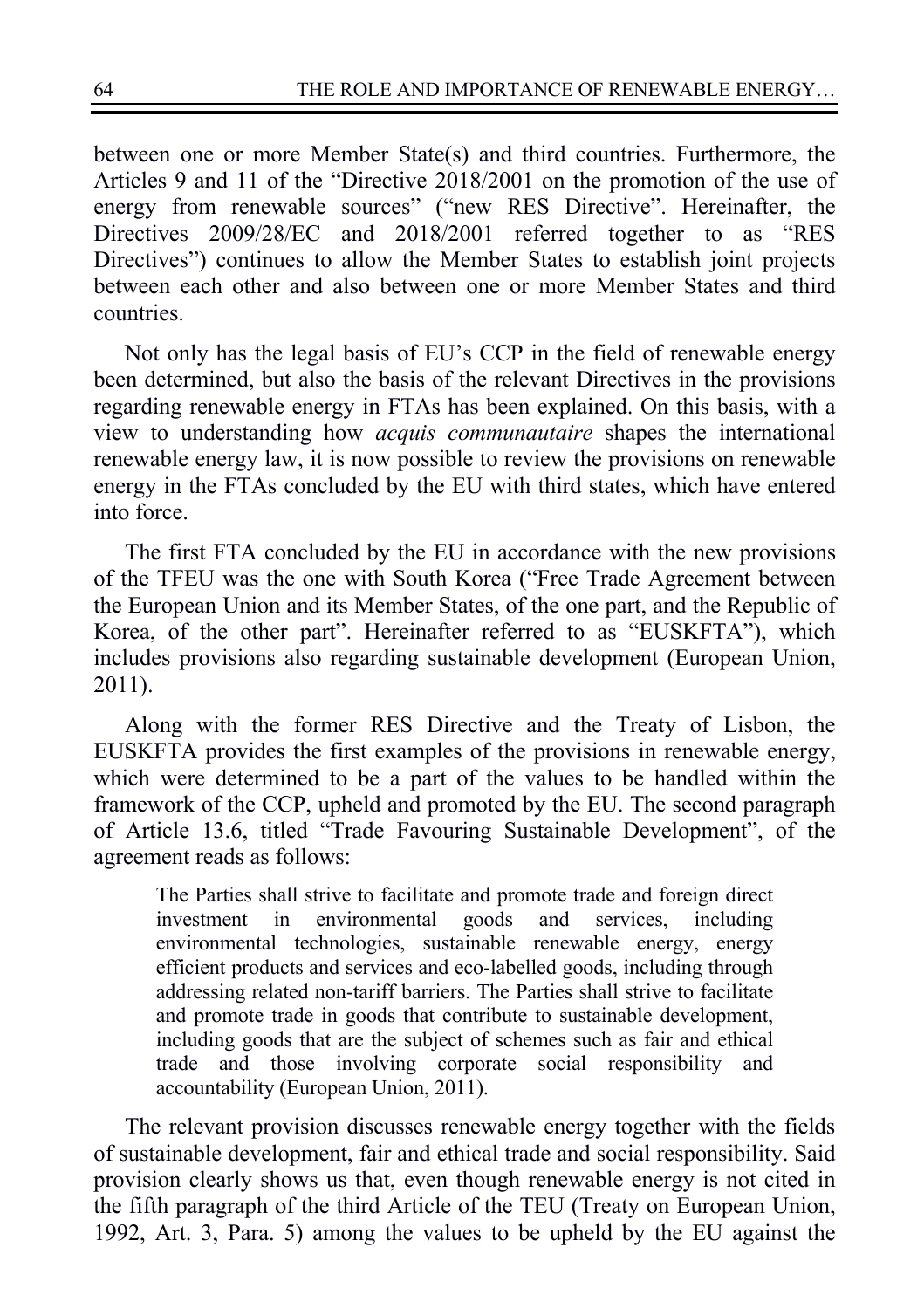wider world, it has a place in FTAs of the EU along with sustainable development, to which it is directly related.

Another principle upheld by the EU alongside renewable energy is its international obligations. From this perspective, the international obligations made by the EU with respect to climate change mitigation are the basis of the struggle it intends to win by boosting the share of renewable energy globally. Within this context, the second paragraph of Article 24.9 of the "Comprehensive Economic and Trade Agreement (CETA) between Canada, of the one part, and the European Union and its Member States, of the other part", concluded with Canada (hereinafter referred to as "CETA with Canada"), is an indicator that the Parties are determined to fulfill their international obligations in climate change mitigation, where renewable energy is pointed as a solution. The provision reads as:

[The parties] shall, consistent with their international obligations, pay special attention to facilitating the removal of obstacles to trade or investment in goods and services of particular relevance for climate change mitigation and in particular trade or investment in renewable energy goods and related services. (European Union, 2017).

Indeed, the EU's environmental awareness and its determination to fulfill its obligations regarding international law are also manifested in Article 24.12 of the same agreement. Said provision reads as:

The Parties recognize that enhanced cooperation is an important element to […] commit to cooperate on trade-related environmental issues of common interest, in […] trade and investment in environmental goods and services, including environmental and green technologies and practices; renewable energy; energy efficiency; and water use, conservation and treatment (European Union, 2017).

Another example of the FTAs where the EU handles renewable energy provisions together with sustainable development and climate change is the "Agreement Between the European Union and Japan For an Economic Partnership" (hereinafter referred to as "EUJFEP"). As a matter of fact, subparagraph (b) of Article 16.5 of said agreement, titled Trade and Investment Favouring Sustainable Development, reads as follows:

Accordingly, the Parties:

[…]

(b) shall strive to facilitate and promote trade and investment in environmental goods and services, in a manner consistent with this Agreement;

(c) shall strive to facilitate trade and investment in goods and services of particular relevance to climate change mitigation, such as those related to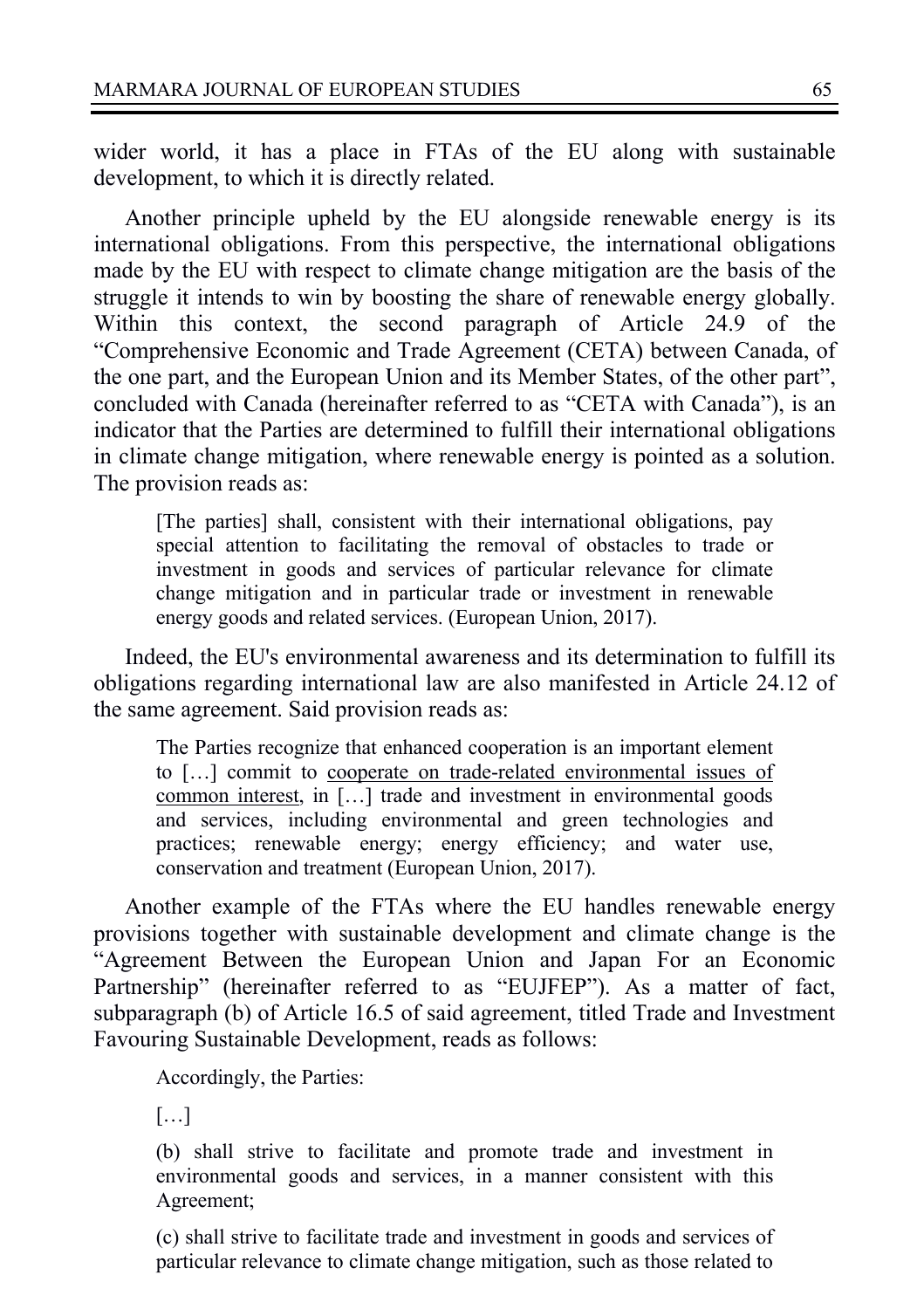sustainable renewable energy and energy efficient goods and services, in a manner consistent with this Agreement (European Union, 2018a).

Each FTA concluded within the framework of the CCP, for which the EU has had competence since the effective date of the Treaty of Lisbon, stands on the background created by the previous FTA. While elimination of trade barriers, emphasized in the second subparagraph of Article 1.1 of EUSKFTA (European Union, 2011), forms the basis of the subsequent FTAs, each subsequent FTA regulates a new field in renewable energy.

In this respect, the "Free Trade Agreement Between the European Union and the Republic of Singapore" (hereinafter referred to as "EUSFTA")*,* which has recently become effective, may be cited as an example (European Union, 2019). The EUSFTA has broadened the role and scope of renewable energy in the FTAs of the EU and discussed the trade in renewable energy as a separate chapter (European Union, 2019). Indeed, in the FTAs until the EUSFTA, the EU handles renewable energy along with the principles of sustainable development or climate change mitigation or promotion of trade in this field; however, in its recent FTAs concluded after the EUSFTA, renewable energy constitutes an agreement chapter by itself.

Another state with which the EU has recently concluded an FTA is Vietnam ("Free Trade Agreement Between the EU and the Socialist Republic of Viet Nam". Hereinafter referred to as "EUVFTA"). The agreement entered into force as of 1 August 2020 (European Commission, 2020). Relevant provisions in the seventh Chapter of the EUSFTA are maintained in the seventh Chapter of the EUVFTA with almost identical sentences and under the same title, "Non-Tariff Barriers to Trade and Investment in Renewable Energy Generation '' (European Union, 2020).

In relation to renewable energy constituting an independent chapter in the EUVFTA, the EU stated that Vietnam can benefit from the successful experiences of the EU in the field of renewable energy thanks to this agreement. It pointed out that the rules, set clearly and transparently for this purpose, will create trade opportunities in this field and raise awareness in investors. It was also emphasized that the EUVFTA brought along added values as well. With an emphasis that this FTA was not an agreement signed by the EU and Vietnam merely to take advantage of commercial opportunities, but it was going to contribute to climate change mitigation as well, it was stated that a wider use of renewable energy played a major role in climate change mitigation (Delegation of the European Union to Vietnam, 2019: 61). When we review the section on "Non-Tariff Barriers to Trade and Investment in Renewable Energy Generation", which constitutes the seventh Chapter of the FTAs with Singapore and Vietnam, we can determine the following principles in the renewable energy *acquis* that the EU has been trying to form on a global scale: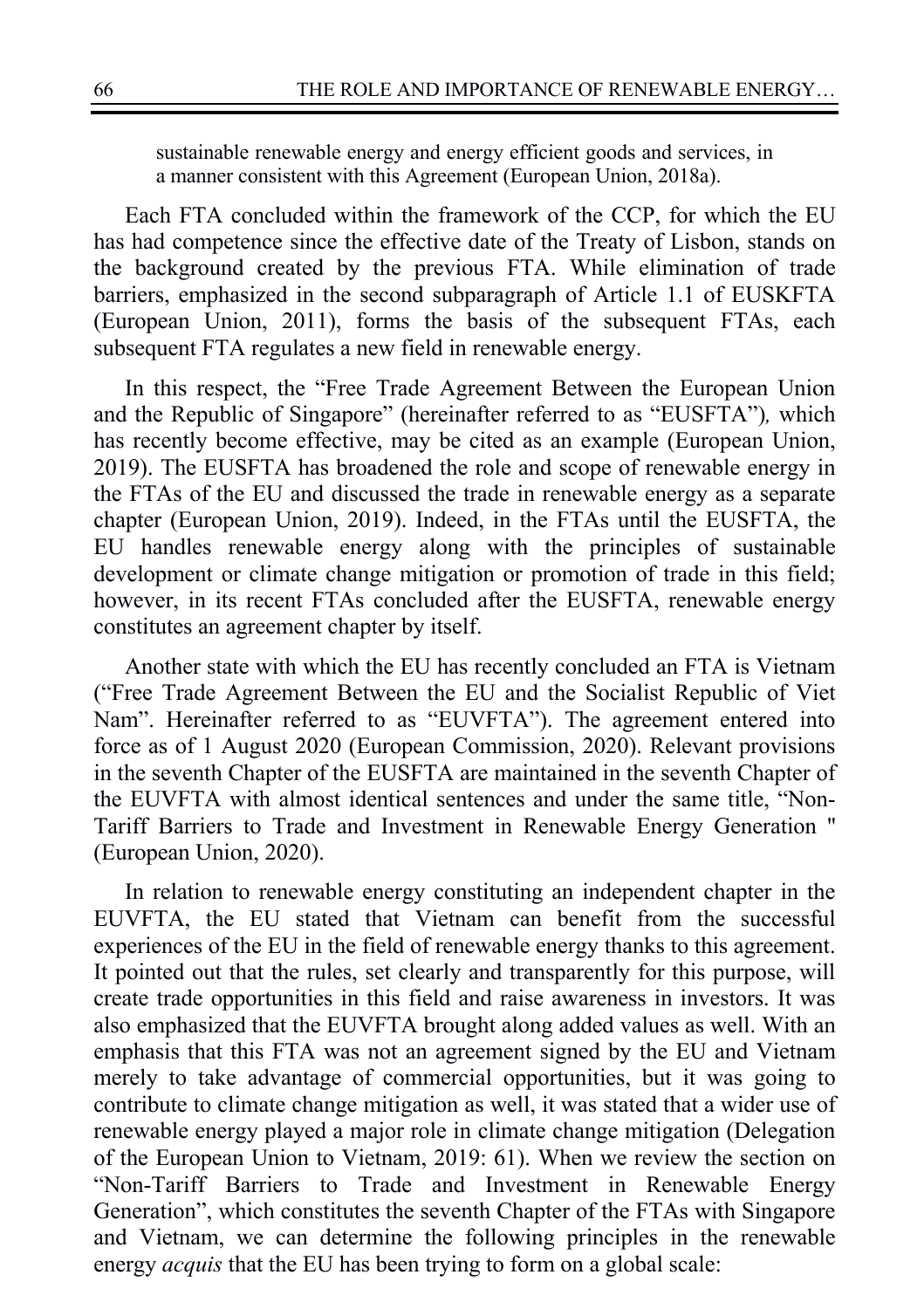### *1. To remove or reduce tariffs as well as non-tariff barriers*

The objective, which is specified in Article 7.1 of the same Chapters, is to reduce greenhouse gas emissions in line with global efforts. As mentioned in the section above, among the most important factors underlying the intention of the EU in its FTAs to fulfill its commitments related to climate change, appreciation of this intention by the third party, and formation of provisions that can be agreed upon in relation to clean and renewable energy are the importance attached globally to climate change mitigation and the resulting universal understanding in this field. Within this context, in the FTAs, the "Parties share the objective of promoting, developing and increasing the generation of energy from renewable and sustainable non-fossil sources, particularly through facilitating trade and investment" (European Union, 2019; European Union, 2020). To ensure that energy generation from renewable and sustainable fuels can be increased through trade and investment, "the Parties shall cooperate towards removing or reducing tariffs as well as non-tariff barriers" (European Union, 2019; European Union, 2020).

*2. To cooperate on fostering regulatory convergence with or towards regional and international standards*

This provision is the most evident indicator of the intention of the EU to create a renewable energy network based on a single legal *acquis* on a global scale. Indeed, the EU makes it clear with the standardized renewable energy provisions that it aims at forming regional and international standards with the FTAs, and will pursue the same goal with its subsequent FTAs (European Union, 2019; European Union, 2020).

### *3. To decide the legal definitions for the implementation of the renewable energy provisions*

Article 7.2 of the FTAs with Singapore and Vietnam, as it exists in the EU law, also contains a section with definition of terms to ensure transparency and comprehensibility for both the Parties and the investors. In the definitions listed in Article 7.2 of the FTAs with Singapore and Vietnam, the term "measure" draws attention. This is explained as: "any measure within the scope of this Chapter that is taken by a Party, whether in the form of a law, regulation, rule, procedure, decision, administrative action, or any other form" (European Union, 2019; European Union, 2020).

Although Article 13 of the former RES Directive defines the powers of the EU Member States to introduce the necessary regulations defined as administrative procedures, regulations and codes, as referred to in the next section, an effort was made to balance these powers through principles such as the requirement to adopt non-discriminatory, objective and transparent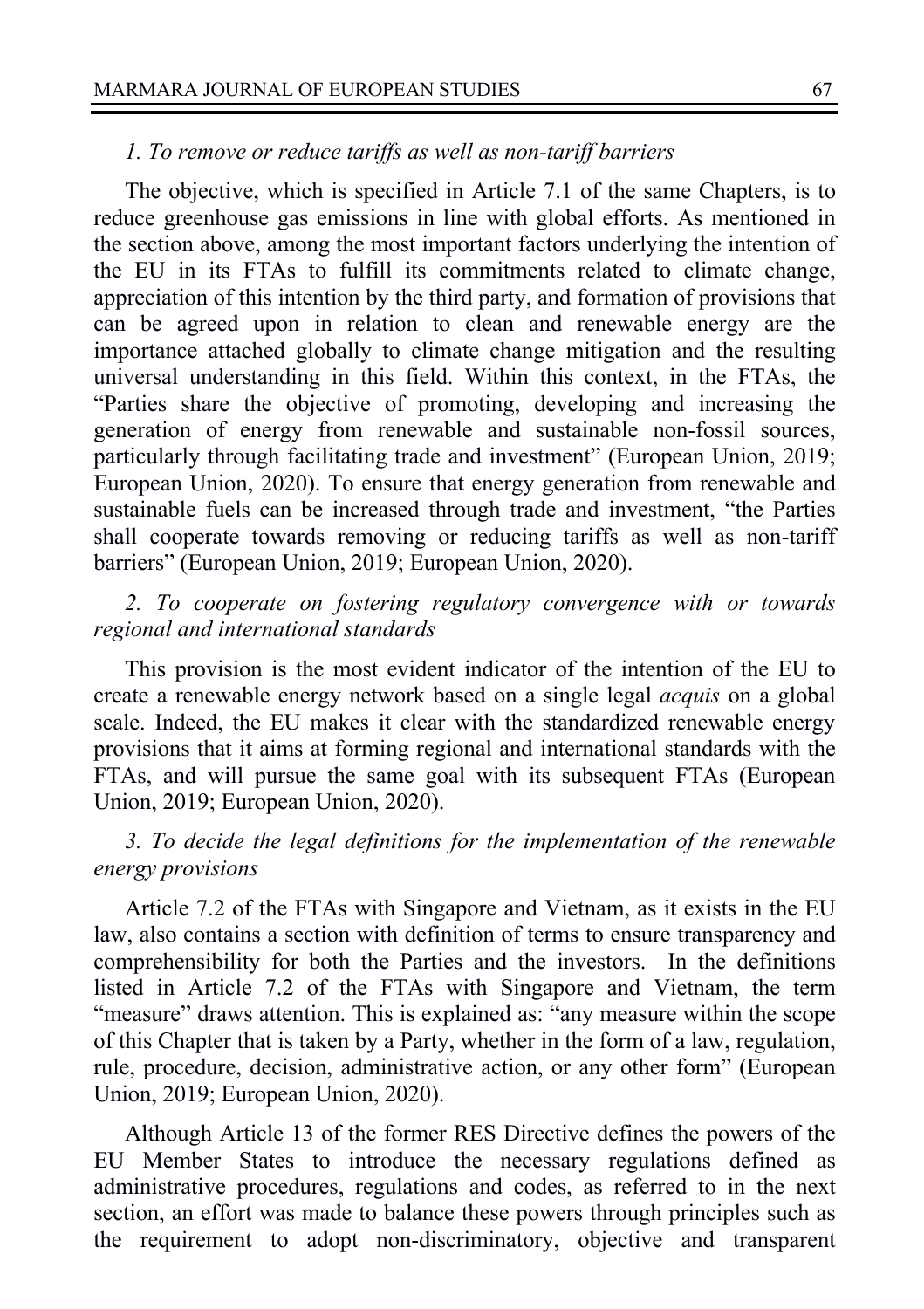regulations, where the stages of granting permit and licensing are proportionate and the timeline is clear. Partnerships between local companies and companies of the other Party are also encouraged and local development is aimed with the "measures requiring the formation of partnerships with local companies" and "offset" in the definitions (European Union, 2019; European Union, 2020).

### *4. To determine the scope of renewable energy sources*

As in the former RES Directive, the EU clearly defines the sources of renewable energy in the FTA chapters related to renewable energy. Article 7.3 of the EUSFTA states that provisions related to renewable energy:

apply to measures which may affect trade and investment between the Parties related to the generation of energy from renewable and sustainable non-fossil sources, namely wind, solar, aerothermal, geothermal, hydrothermal and ocean energy, hydropower, biomass, landfill gas, sewage treatment plant gas and biogases, but not to the products from which energy is generated (European Union, 2019; European Union, 2020).

In this way, it was stated *numerus clausus* what sources will be covered by the renewable energy provisions that are intended to be standardized on a regional and global scale. If close attention is paid, it may be seen that the renewable energy sources covered by the renewable energy chapters in the FTAs and those for which the EU member states are bound to achieve a target pursuant to the RES Directives are the same. In Article 2(a) of the former RES Directive, which contains definitions, the types of energy obtained from renewable sources are listed as follows:

'energy from renewable sources' means energy from renewable nonfossil sources, namely wind, solar, aerothermal, geothermal, hydrothermal and ocean energy, hydropower, biomass, landfill gas, sewage treatment plant gas and biogases.

It is interesting that this definition in the former RES Directive is included in exactly the same form in the EUSFTA. A comparative research regarding this subject will reveal that some other international documents contain different definitions of renewable energy. For example, the OECD defines the content of renewable energy as follows: "They include energy generated from solar, wind, biomass, geothermal, hydropower and ocean resources, solid biomass, biogas and liquid biofuels." (Lagefoged, 2010: 29).

The United Nations, on the other hand, defines the content of renewable energy in a different way: "New and Renewable Energy Sources: energy sources including solar energy, geothermal energy, wind power, hydropower, ocean energy (thermal gradient, wave power and tidal power), biomass, draught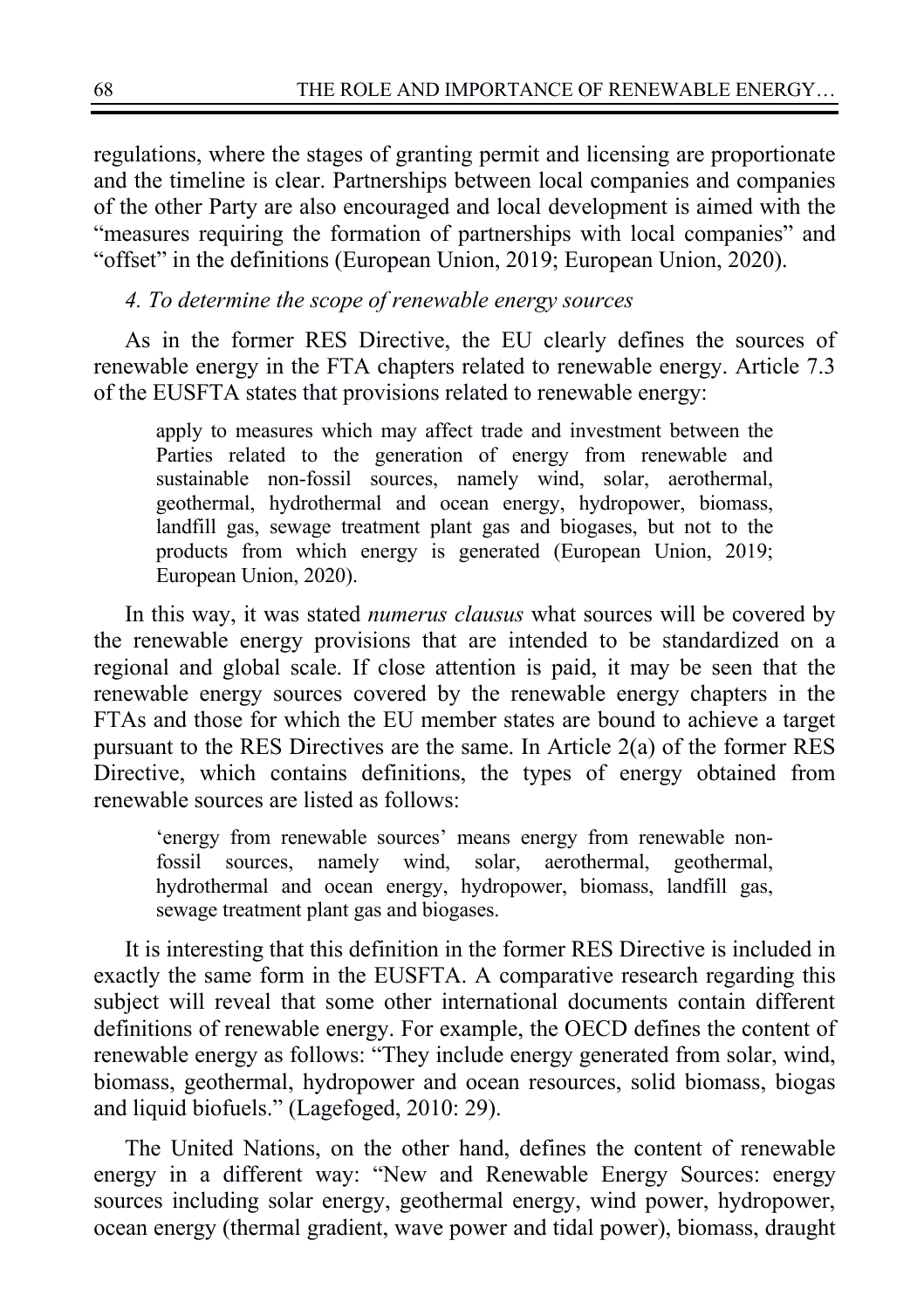animal power, fuelwood, peat, oil shale and tar sands." (United Nations Statistics Division, 2020).

As it may be noticed, international documents contain a wide variety of definitions as to the content of renewable energy. Nevertheless, while defining the content of renewable energy sources in the EUSFTA, the provision in Article 2(a) of the former RES Directive of the EU was maintained without any changes, instead of referring to the provisions in the other international legal texts that define the content of renewable energy sources. This preference is a clear proof that how the EU started shaping the international law in renewable energy. This is important since the EU, due to its position as the largest energy importer and consumer in the world (Council of the European Union, 2019) and also a renewable energy technologies provider, has geopolitical and strategic interests in developing its foreign renewable energy relations with its trade partners worldwide (Boute, 2014:239). While developing these relations, the EU promotes its legislation as a model during negotiations since it has said interests. From the point of view of the Commission, having market transparency and regulations at the highest level in the world (European Commission, 2011:9) and promoting this legislation in its international collaborations, the EU not only promotes legal regulations based on good practices in renewable energy trade and investments to third countries, but also manages to create a uniform and standard legislation by promoting its own legislation to its trade partners worldwide and shaping the international trade in renewable energy in accordance with its own legislation (Boute, 2014:257).

### *5. To adopt the Principles*

Article 7.4 of the FTAs with Singapore and Vietnam specifies the principles to be followed by the third parties concluding an FTA with the EU. In accordance with the relevant article;

Each Party shall:

(a) refrain from adopting measures providing for local content requirements or any other offset affecting the other Party's products, service suppliers, entrepreneurs or establishments;

(b) refrain from adopting measures requiring the formation of partnerships with local companies, unless such partnerships are deemed necessary for technical reasons and the Party can demonstrate such technical reasons upon request by the other Party;

(c) ensure that any rules concerning the authorisation, certification and licensing procedures that are applied, in particular to equipment, plants and associated transmission network infrastructures, are objective, transparent, and nonarbitrary, and do not discriminate against applicants from the other Party;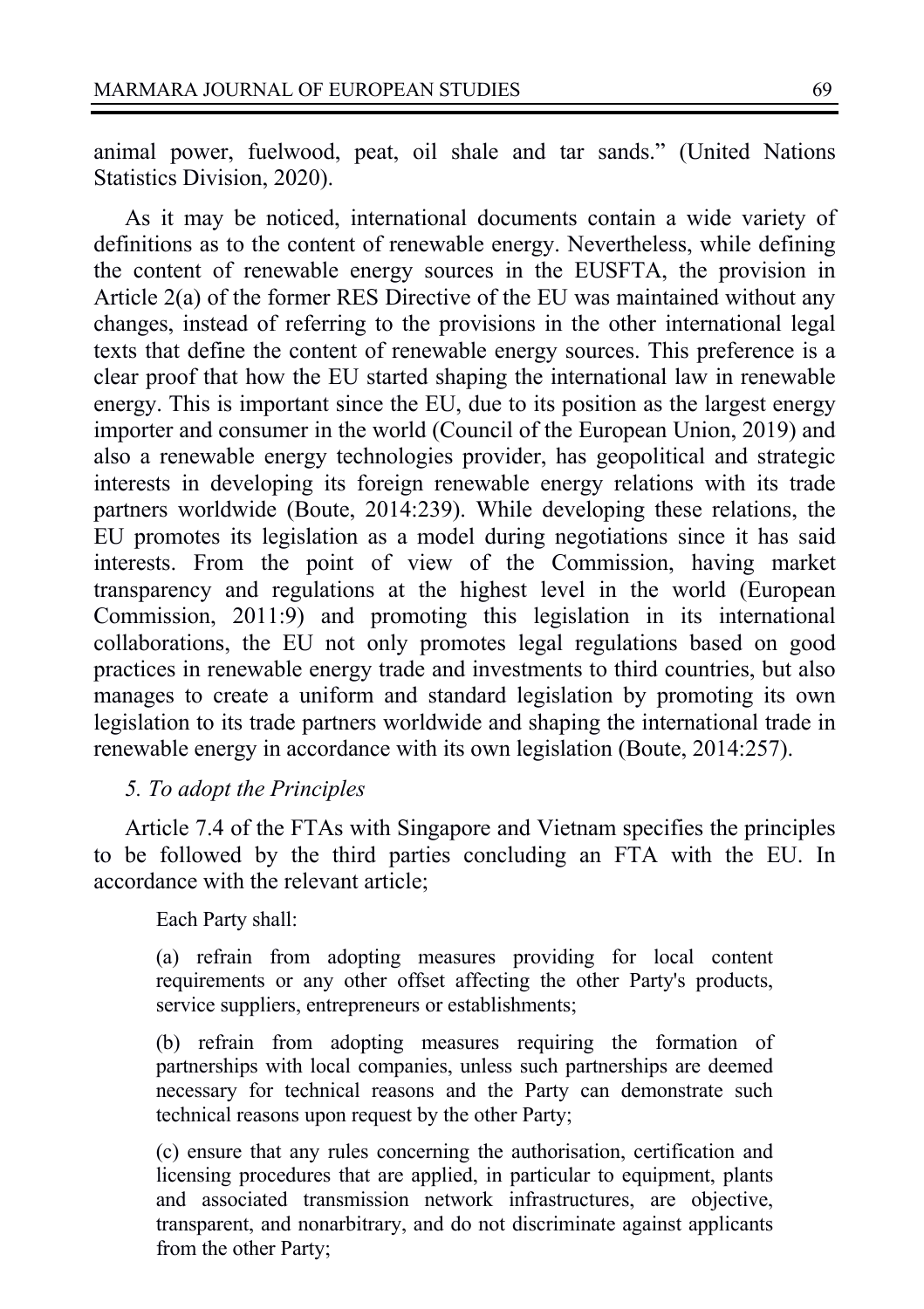(d) ensure that administrative charges imposed on or in connection with the:

(i) importation and use of goods originating in the other Party, or affecting the provision of goods by the other Party's suppliers, are subject to Article 2.10 (Fees and Formalities Connected with Importation and Exportation); and

(ii) provision of services by the other Party's suppliers are subject to Article 8.18 (Scope and Definitions), Article 8.19 (Conditions for Licensing and Qualification) and Article 8.20 (Licensing and Qualification Procedures); and

(e) ensure that the terms, conditions and procedures for the connection and access to electricity transmission grids are transparent and do not discriminate against suppliers of the other Party. (European Union, 2019; European Union, 2020).

Among the principles specified in third paragraph of Article 4, the ban on discrimination stands out. It is particularly emphasized that, while administrative conditions and procedures are determined, applicants from the other party may not be discriminated against in favor of local applicants and the process must be transparent. It is also stated that partnership with local companies is a measure that may be taken only if it is necessary for technical reasons. Naturally, said principles specified in Article 7.4 also bind the EU as the other party. The provision referred to above brings to mind the new RES Directive. Under said Directive, Member States aim to remove the administrative barriers to the permit and license procedures for renewable energy investments and ensure that such procedures are transparent, fast and objective (par. 51). In this way, it is aimed to ensure that none of the Member States performs an administrative procedure that constitutes discrimination against an investor from another Member State, and a Common Market based on a single *acquis* is formed in renewable energy. The same principles are also adopted in the FTAs concluded by the EU with third countries due to the intention to encourage investors in renewable energy and benefit from the experience of the private sector. This is because governance is often discussed as new governance, with an emphasis on private-sector involvement, in the literature on the EU (Roeben: 2018, 22).

### *6. To be in Conformity with International Standards*

In the first paragraph of Article 7.5 of the EUSFTA, the efforts of the EU to ensure economic integration of all countries worldwide in the field of renewable energy may be obviously seen. Said article states that:

Where international or regional standards exist with respect to products for the generation of energy from renewable and sustainable non-fossil sources, the Parties shall use those standards, or the relevant parts of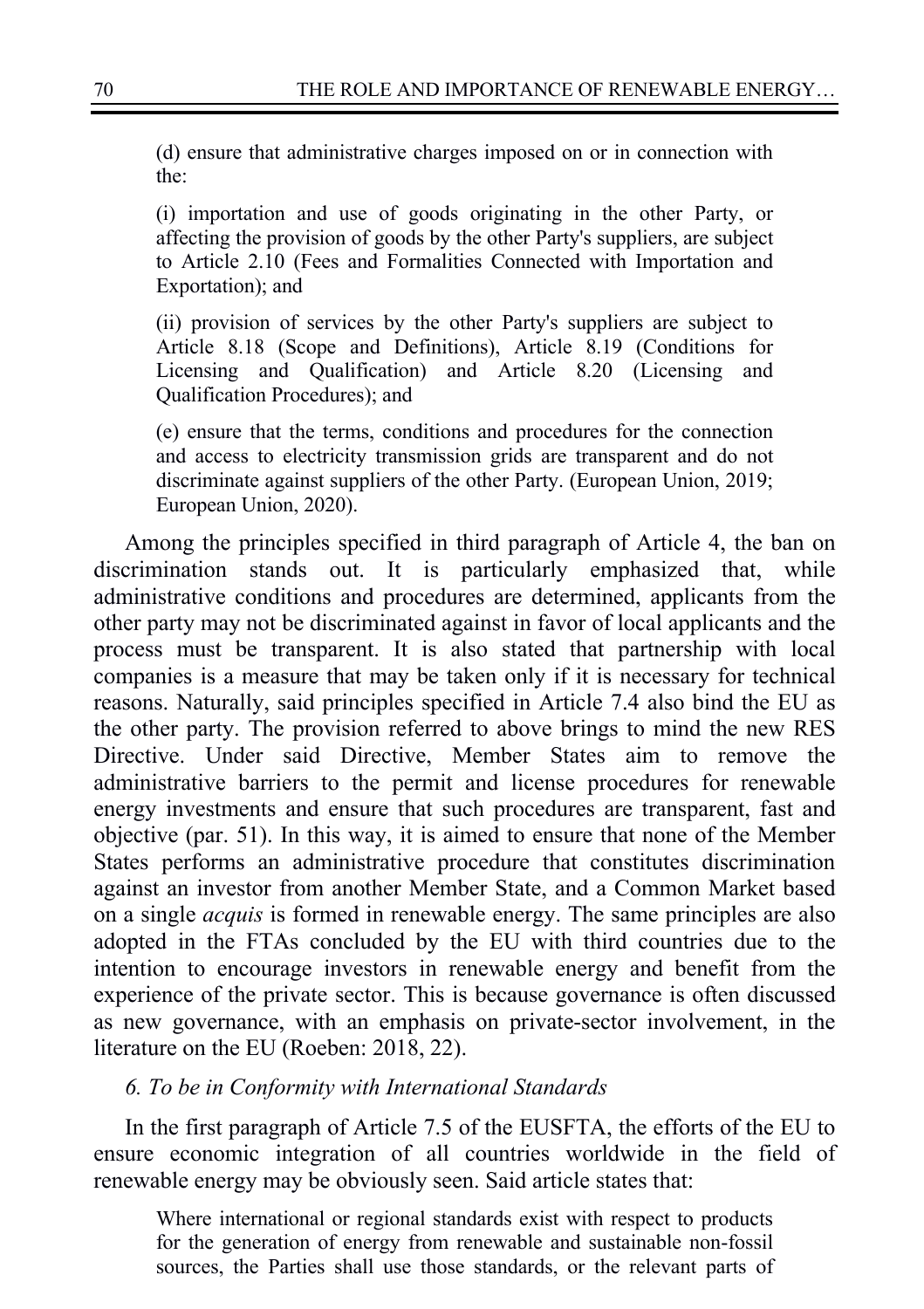those standards, as a basis for their technical regulations except when such international standards or relevant parts would be an ineffective or inappropriate means for the fulfilment of the legitimate objectives pursued... (European Union, 2019).

Furthermore, it is emphasized that "[f]or the purpose of applying this paragraph, the International Organization for Standardization (hereinafter referred to as 'ISO') and the International Electrotechnical Commission (hereinafter referred to as 'IEC'), in particular, shall be considered relevant international standard-setting bodies." (European Union, 2019). The provision regarding international and regional standards provided in the first paragraph of Article 7.5 of the EUSFTA was maintained with almost no changes in the second paragraph of Article 7.5 of the EUVFTA (European Union, 2020).

### *7. To determine the exceptions*

The second paragraph of Article 7.6 emphasizes the responsibilities of the Parties to not to allow the implementation of the measures in a discriminatory way and to adopt the necessary measures to ensure that the energy networks are operated safely:

For greater certainty, subject to the requirement that such measures are not applied in a manner which would constitute a means of arbitrary or unjustifiable discrimination between the Parties' products, service suppliers or investors where the same conditions prevail, or a disguised restriction on trade and investment between the Parties, nothing in this Chapter shall be construed as preventing a Party from the adoption or enforcement of measures necessary for the safe operation of the energy networks concerned, or the safety of energy supply (European Union, 2019; European Union, 2020).

#### *8. To cooperate with the Parties of the FTAs*

The constantly-evolving nature of the field of renewable energy, in particular the renewable technologies, encourages the Parties to remain in cooperation during the effective term of the FTA. Therefore, the EU considered this fact in the FTAs with Singapore and Vietnam and referred to the importance of the coordination between the Parties in Article 7.7 of these agreements. In this way, the Trade Committee to be formed pursuant to the FTAs with Singapore and Vietnam is instructed "to cooperate and exchange information on any issues relevant to the implementation of the chapter related to renewable energy" (European Union, 2019; European Union, 2020). It is also emphasized that the Parties may adopt appropriate measures by the decision of the Trade Committee.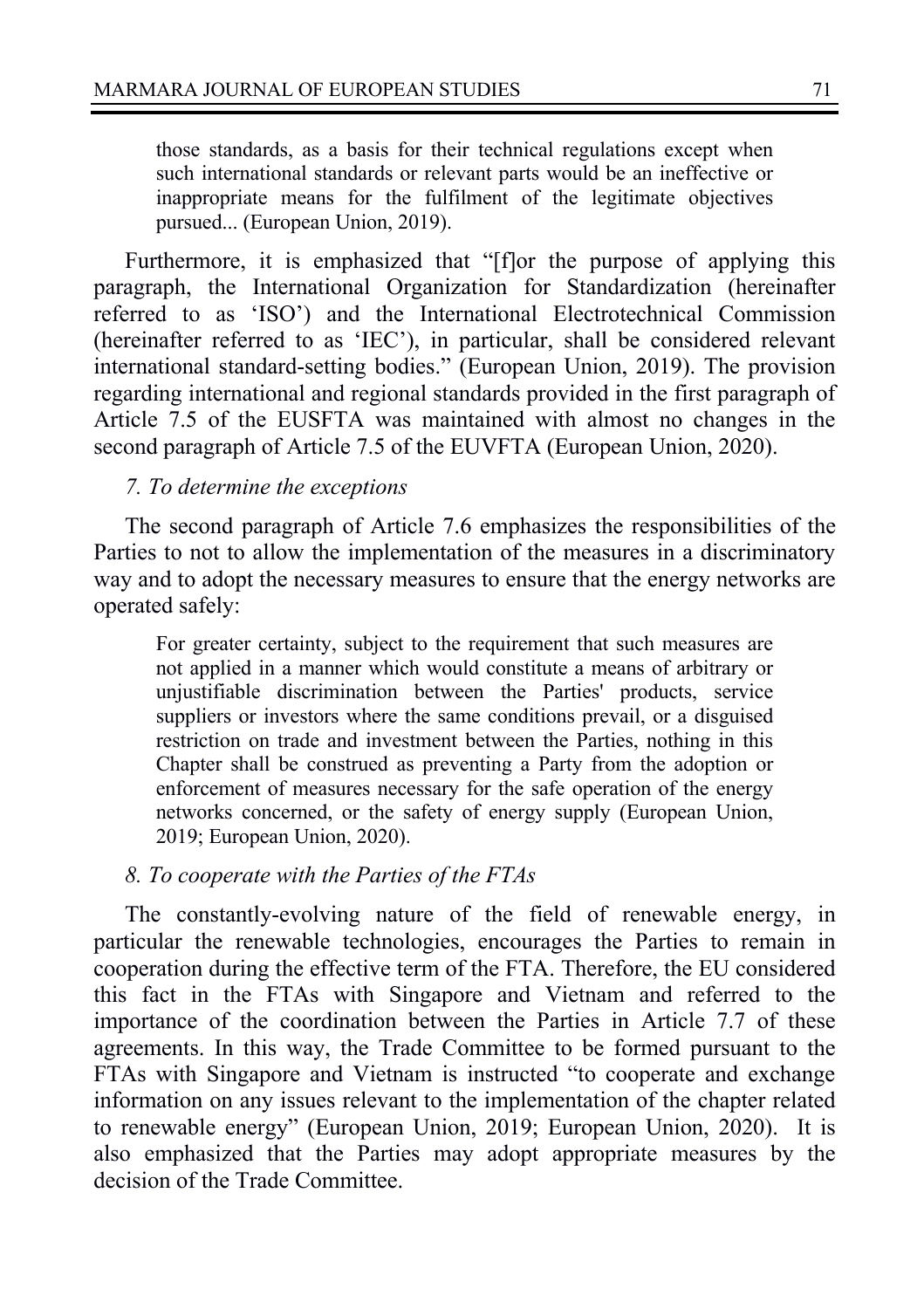Said Article of the EUSFTA states that

this cooperation may include […] the design and non-discriminatory implementation of measures promoting the uptake of energy from renewable sources, carbon capture and storage, smart grids, energy efficiency and technical regulations, standards and conformity assessment procedures, such as those relating to grid code requirements, and promoting […] the convergence of their domestic or regional technical regulations, regulatory concepts, standards, requirements and conformity assessment procedures with international standards (European Union, 2019).

A provision regarding the cooperation between the Parties, which has almost the same content, is also provided in the second paragraph of Article 7.7 of the EUVFTA (European Union, 2020). It was stated hereinbefore that the provisions regarding renewable energy were further expanded in the FTAs concluded by the EU within the framework of its CCP after the Treaty of Lisbon, and each FTA was built on the previous one. Indeed, CETA with Canada and the EUSKFTA did not contain renewable energy as the topic of a separate chapter; instead, they referred to the importance of renewable energy only indirectly in the chapter concerning trade and investments that foster sustainable development. Although EUSFTA and EUVSTA contained a separate chapter related to renewable energy, it may also be noticed that the topics emphasized in relation to renewable energy in the CETA with Canada and the EUSKFTA are also not ignored. Pursuant to the second subparagraph of Article 12.11 of the EUSFTA, titled Trade and Investment Promoting Sustainable Development, the document states: "The Parties shall pay special attention to facilitating the removal of obstacles to trade or investment concerning climate-friendly goods and services, such as sustainable renewable energy goods and related services and energy efficient products and services" (European Union, 2019). Renewable energy is maintained as one of the major elements of sustainable development. Other provisions that contain basic principles regarding promotion of renewable energy investments and trade are the third and fourth subparagraphs of the same article. Indeed, the third subparagraph states that development of a sustainable and safe low-carbon economy is possible through investment in renewable energies and energyefficient solutions. The fourth subparagraph emphasizes the Parties agreed that, when promoting trade and investment, they should make special efforts to promote corporate social responsibility practices:

3. …both Parties will actively promote the development of a sustainable and safe low-carbon economy, such as through investment in renewable energies and energy efficient solutions.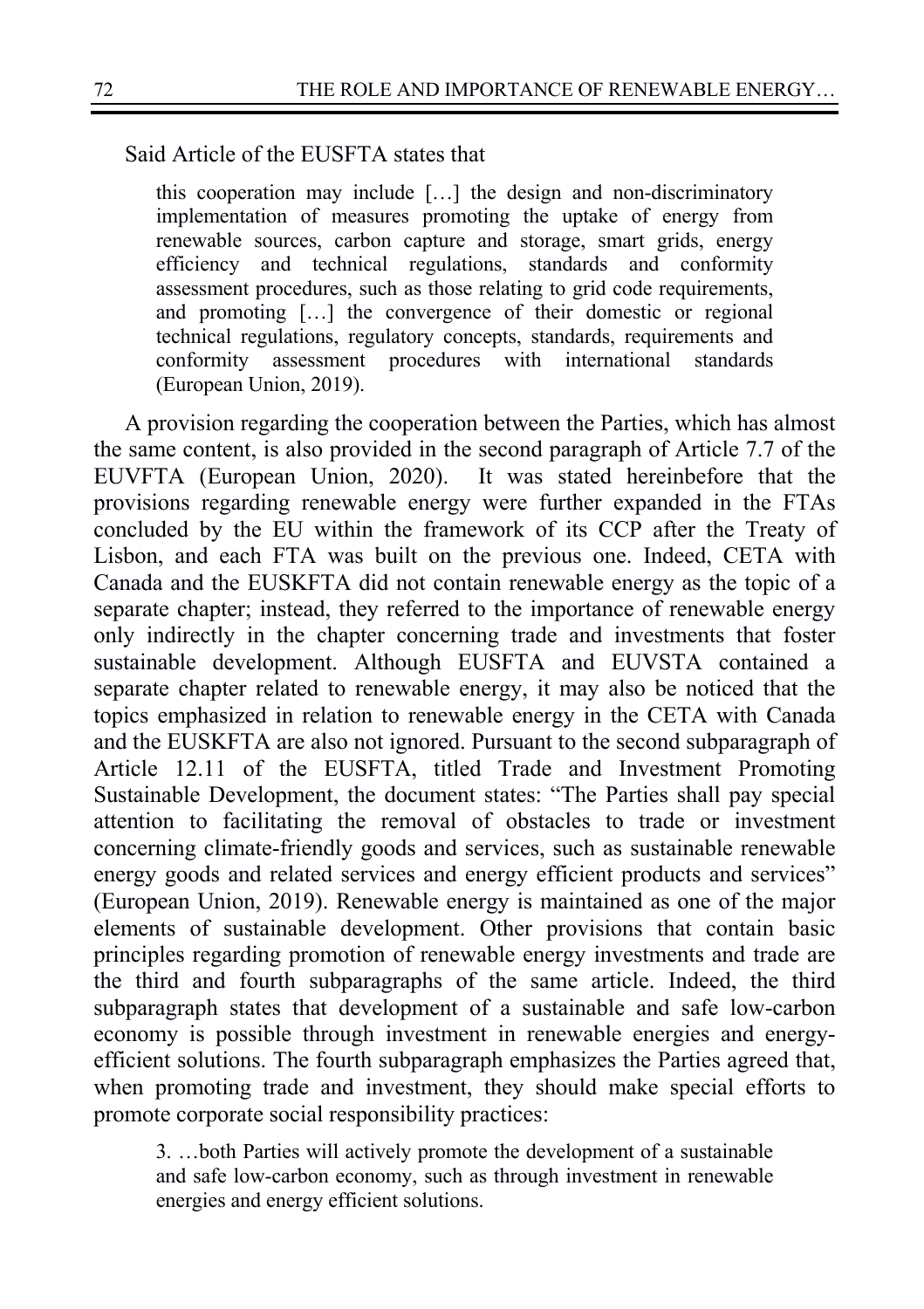4. When promoting trade and investment, the Parties should make special efforts to promote corporate social responsibility practices which are adopted on a voluntary basis… (European Union, 2019).

In the FTAs the EU has concluded since the Treaty of Lisbon, it handles renewable energy in a more comprehensive way and uses definitive, regulatory and interpretative provisions in these FTAs. Even though renewable energy is not directly mentioned in second paragraph of Article 21 of the TEU, and in Articles 206 and 207 of the TFEU, the EU attaches more importance to renewable energy in its FTAs by regulating removal of tariffs and non-tariff barriers to trade, upholding the values of the EU in international relations, encouraging integration of countries worldwide into international trade, and in addition, applying its principles of climate change mitigation and social responsibility. The EU agrees on its aforementioned principles with other Party in the FTAs, and in this way, shapes international law thanks to its technological and legal experience and background in renewable energy. In case the EU manages to ensure an international standardization in renewable energy, this will make it easier to export and import goods and products used to generate renewable energy. This situation also helps with the removal of a wide range of obstacles to trade in these goods and products that are implemented in addition to customs tariffs (European Commission, 2018: 7).

As explained in the above-mentioned articles of the FTAs, the impacts of the CCP of the EU have a significant guiding role in renewable energy. The chapters of these new generation FTAs related to renewable energy may be categorized in three sections as explained below, depending to their importance:

(a) the reduction of technical barriers to trade in energy materials (the elimination of technical barriers to trade and investment in equipment aimed at generating renewable energy),

(b) the elimination of export duties on energy resources and

(c) the opening of new business opportunities in the provision of services or in government procurement (Directorate-General for External Policies Policy Department, 2015: 32).

These characteristics of the new generation FTAs demonstrate how the EU acts in relation to promoting renewable energy. And the EU, having exclusive competence in establishing the CCP, shapes the provisions of international law in renewable energy by giving the renewable sources full play in the FTAs and trying to globalize its values by both performing its international obligations and removing the barriers in export and import of renewable energy goods and technologies. As a result of this policy, introducing chapters regarding renewable energy in FTAs helps to enable the creation of a globally uniform legal *acquis* in renewable energy and to make trade in renewable energy more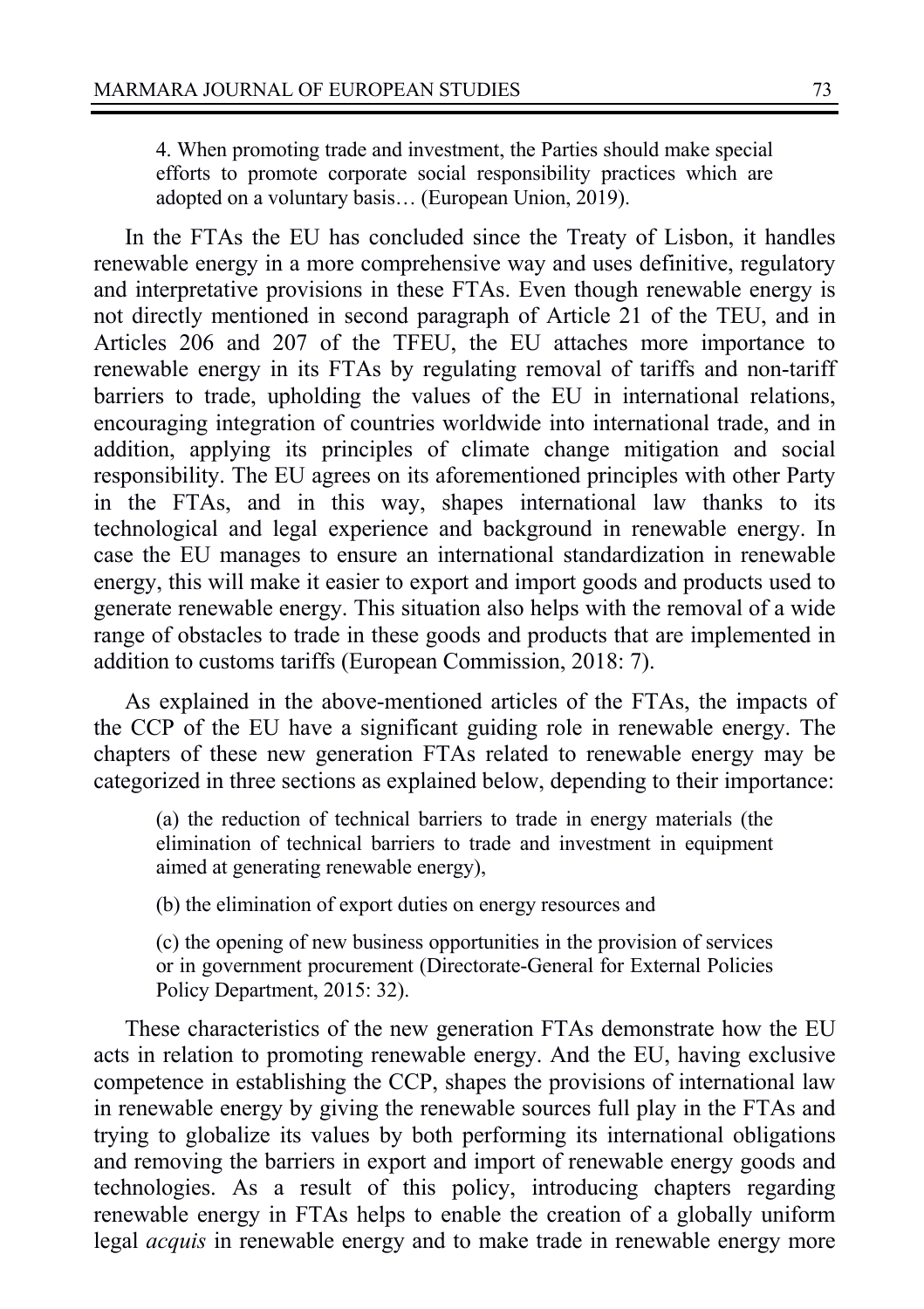feasible and competitive (Leal-Arcas, Caruso and Leupuscek, 2015: 483). The observations made and results obtained in this research indicate that globalization of the trade and investments in renewable energy is very important to the CCP of the EU. The second paragraph of the Preamble to the new RES Directive discusses the significance of renewable energy to the EU as follows:

The increased use of energy from renewable sources or 'renewable energy' constitutes an important part of the package of measures needed to reduce greenhouse gas emissions and comply with the Union's commitment under the 2015 Paris Agreement on Climate Change following the 21st Conference of the Parties to the United Nations Framework Convention on Climate Change (the 'Paris Agreement'), and with the Union 2030 energy and climate framework, including the Union's binding target to cut emissions by at least 40 % below 1990 levels by 2030. The Union's binding renewable energy target for 2030 and Member States' contributions to that target, including their baseline shares in relation to their national overall targets for 2020, are among the elements which have an overarching importance for the Union's energy and environmental policy (European Union, 2018b).

In addition, Article 3(1) of the Directive states: "Member States shall collectively ensure that the share of energy from renewable sources in the Union's gross final consumption of energy in 2030 is at least 32 %" (European Union, 2018b) Thus, the EU also needs to encourage and regulate the trade and investments in renewable energy, to both fulfil its commitments under the Paris Agreement and achieve the binding targets in the Directive 2018/2001. Therefore, as stated in Article 11 of the Directive 2018/2001, joint projects between third states and the EU Member States are allowed like in Article 9 of the former RES Directive. The remarks of the EU Commission also reveal that achieving the renewable energy targets is possible only by ensuring the participation of the private sector in both the EU Member States and third states: *"Pushing for a global deal for climate change and encouraging private investment in new infrastructure and technologies. Supporting breakthroughs in low-carbon technologies by coordinating research and helping to finance projects in partnership with the private sector"* (European Commission, 2019). Due to the binding targets in renewable energy as well as the developments in renewable technologies and the experience of the private sector in this field, it is obvious that the EU will attach much more importance to the regulations in the renewable energy chapters in new generation FTAs in order to increase the trade and investments in renewable energy.

## **Conclusion**

This article is an effort to prove that, in the field of trade and investments in renewable energy, the EU shapes the international law through the FTAs it has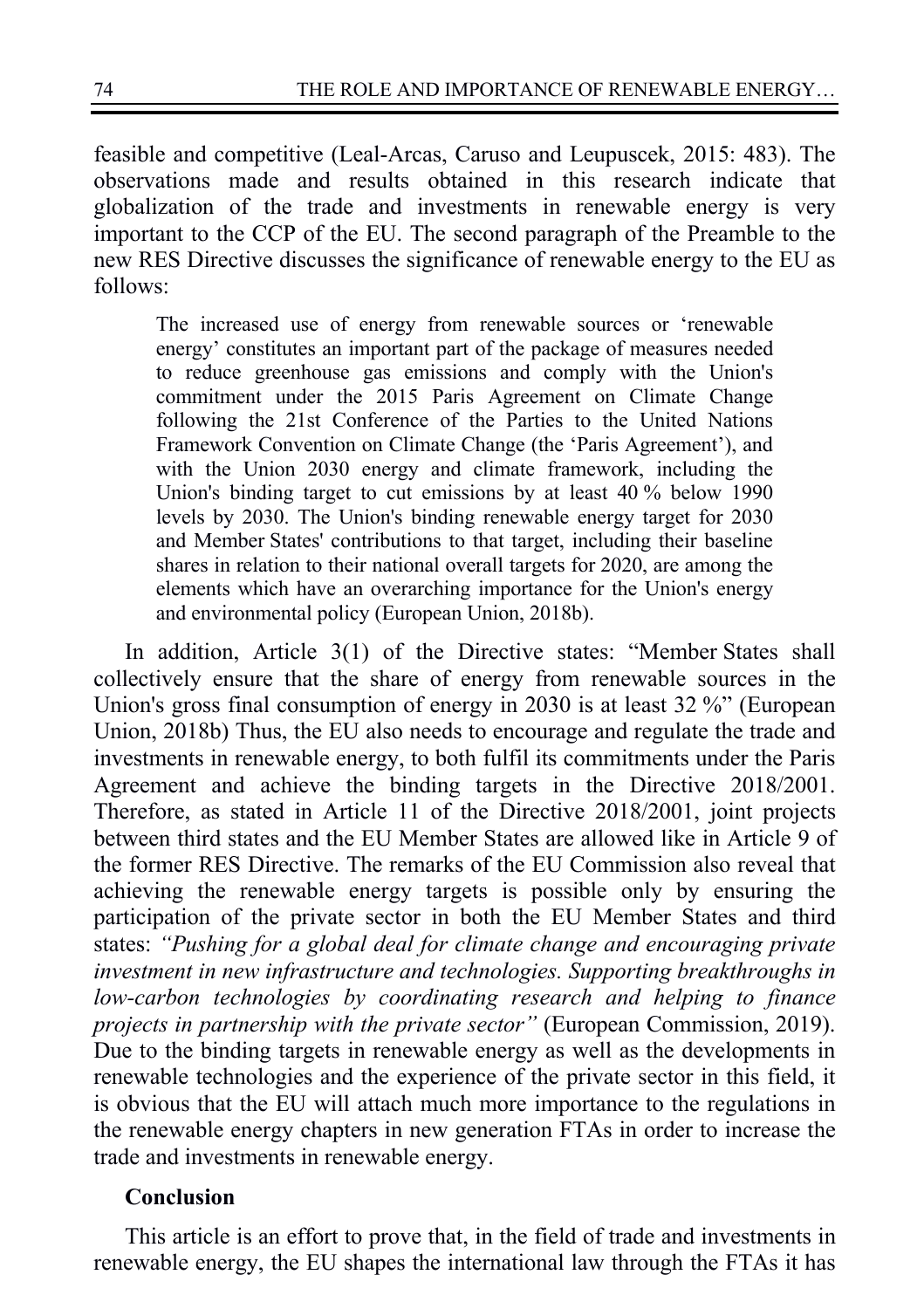concluded, which have entered into force. It also tries to back the argument that the EU leads the process of forming a uniform legislation, which is becoming a standard in the international renewable energy law, through these FTAs. Within this framework, it is important to determine first of all the status of renewable energy in the common commercial policy of the EU so that the major role of the provisions on renewable energy in the FTAs can be understood.

Pursuant to Article 207(1) of the TFEU, concluding of FTAs falls under the common commercial policy, over which the EU has exclusive competence. Therefore, provisions regarding renewable energy, which constitute a part of the FTAs concluded by the EU, are decided on at the Union level as well. Opinion 2/15 of the CJEU has conclusively determined that the trade in goods and other areas strongly linked to trade in goods and services such as trade and investment in renewable energy generation, trade facilitation and customs, technical barriers to trade, competition and government procurement fall under the CCP.

Under fifth subparagraph of the second paragraph of Article 21of the TEU, the EU encourages gradual removal of the restrictions on international trade in renewable energy, and consequently, the integration of all countries into the world economy. As a natural consequence of this provision, within the framework of the *acquis communautaire*, the EU has committed itself to ensuring integration of all countries in the field of trade and investment in renewable energy and must set its policies accordingly.

Under the Directives 2009/28/EC and 2018/2001, it has been made possible for the EU to cooperate with third states to increase the share of renewable energy in total energy consumption. Therefore, it is important to review the provisions regarding renewable energy in the FTAs concluded by the EU with third states. Indeed, the FTAs concluded by the EU are the best reflections of both the provision in fifth subparagraph of the second paragraph of Article 21of the TEU and the provisions in the Directives. Beginning from the FTA concluded with South Korea, each FTA was built and developed on the values of the previous one. However, in the FTA concluded with Singapore, which precedes the one with Vietnam, renewable energy constitutes a chapter by itself, and this chapter was adopted in the Vietnam FTA with almost the same content. On the basis of this information, it has been determined that the provisions regarding renewable energy have been standardized in EU's FTAs. As a result, it may be argued that the same standard provisions related to renewable energy will be maintained in the future FTAs of the EU.

In conclusion, it is observed that the EU has matured its renewable energy policies, which it formed over a long period of struggle. Since the EU is the largest energy importer and consumer in the world and also a renewable energy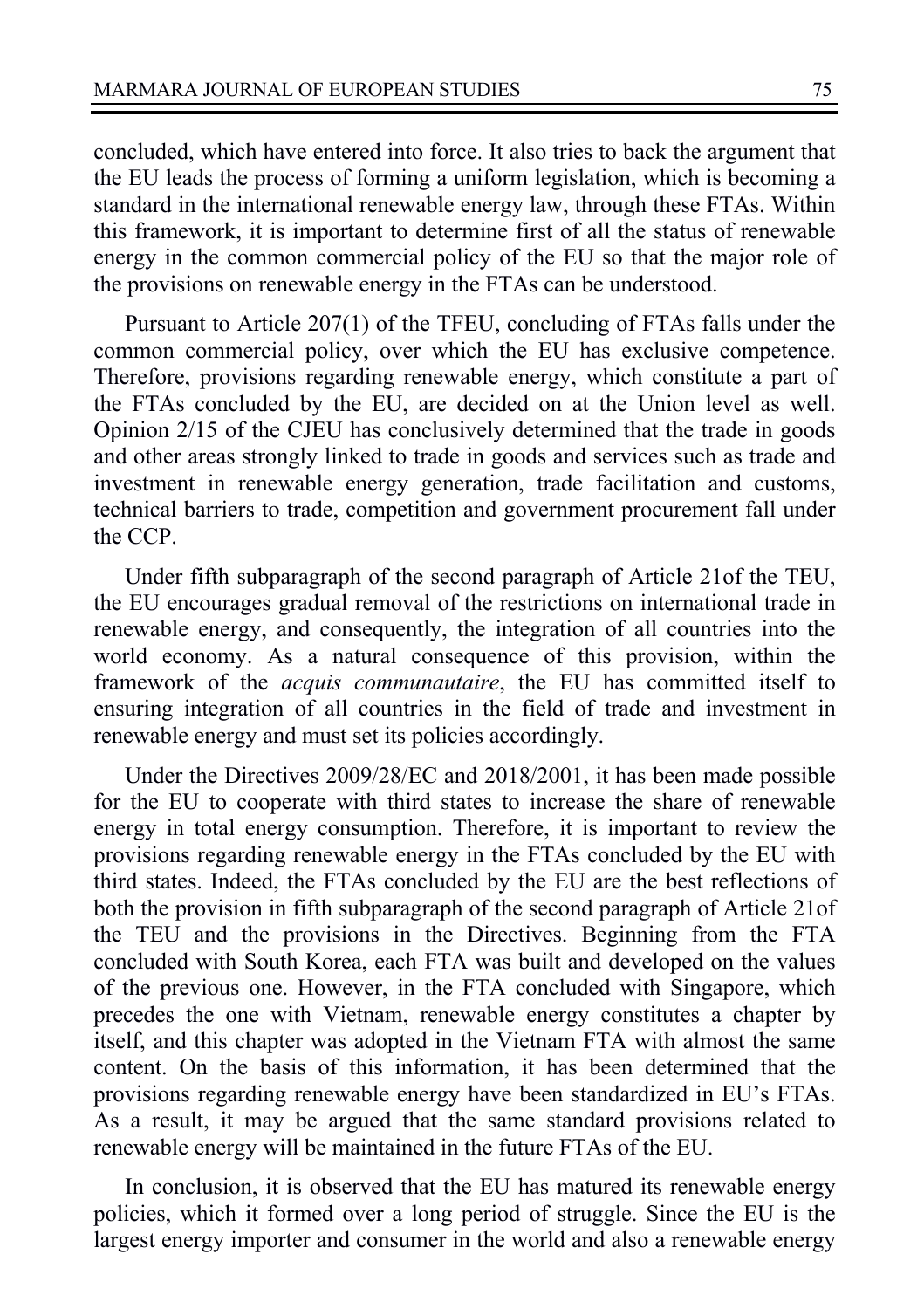technologies provider, it has geopolitical and strategic interests in developing its foreign renewable energy relations with its trade partners worldwide pursuant to Article 207 of the TFEU and on the basis of Opinion 2/15 of the CJEU. While developing these relations, the EU not only promotes its *acquis communautaire* based on good practices in renewable energy trade and investments to its trade partners worldwide, but also manages to create a uniform and standard legislation by shaping the international trade and investment in renewable energy in accordance with its *acquis communautaire*. These external policies of the EU in trade and investment in renewable energy results in the formation of a uniform text in international renewable energy law.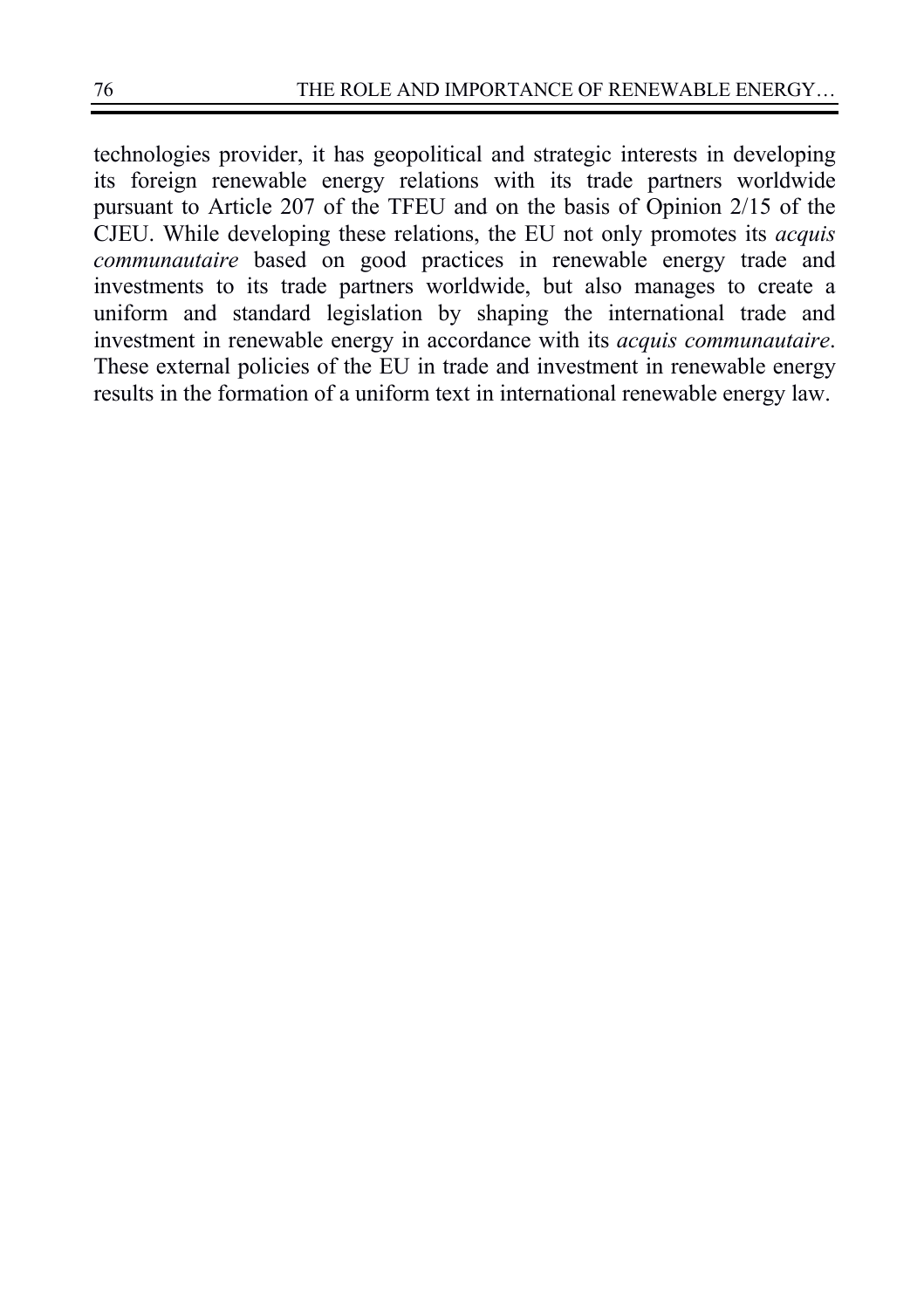#### *References:*

- Boute, A. (2014) "The EU's Shaping of International Law on Energy Efficiency", in D. Kochenov and F. Amtenbrick (ed.), *The European Union's Shaping of the International Legal Order,* (Cambridge: Cambridge University), pp: 238-260.
- Bungenberg, M. (2010) "Going Global? The EU Common Commercial Policy After Lisbon", in C. Herrmann and J. Philipp Terhechte (ed.), *European Yearbook of International Economic Law*, (Heidelberg: Springer Verlag), (1): 123-152.
- Council of the European Communities (1988) "Council Recommendation of 9 June 1988 on developing the exploitation of renewable energy sources in the Community", *Official Journal of the European Union*, L 160, p. 0046 – 0048, 28 June1988.
- Council of the European Union (2019) "Infographic Clean energy for Europeans: Key for driving forward the Energy Union", 11 July, <https://www.consilium.europa.eu/en/infographics/energy-union/>, (18 November 2019).
- Court of Justice of the European Union (2017) "Opinion 2/15 of the Court", 16 May, <http://curia.europa.eu/juris/document/document.jsf?docid=190727 &text=&doclang=EN&pageIndex=0&cid=10449628>, (20 April 2020).
- Delvaux, B. (2013) *EU Law and the Development of a Sustainable, Competitive and Secure Energy Policy: Opportunities and Shortcomings*, (the UK: Intersentia Publishing).
- Delegation of the European Union to Vietnam (2019) "Guide to the EU-Vietnam Trade And Investment Agreements", 1 March, <https://trade.ec. europa.eu/doclib/docs/2016/june/tradoc\_154622.pdf>, (20 November 2019).
- Directorate-General for External Policies Policy Department (2015), "Trade and Investments in Energy in the Context of the EU Common Commercial Policy", 1 October, <https://www.europarl.europa.eu/RegData/etudes /STUD/2015/535001/EXPO\_STU(2015)535001\_EN.pdf>, (14 April 2020).
- European Commission (2011) "Communication from The Commission to the European Parliament, the Council, the European Economic and Social Committee and the Committee of the Regions On Security of Energy Supply and International Cooperation - "The EU Energy Policy: Engaging with Partners beyond Our Borders", Brussels, 7 September, <https://eurlex.europa.eu/legal-content/EN/TXT/PDF/?uri=CELEX:52011DC0539& from=en>, (17 September 2020).
- European Commission (2018) "Guide to the EU-Singapore Free Trade Agreement and Investment Protection Agreement", Brussels, 1 April,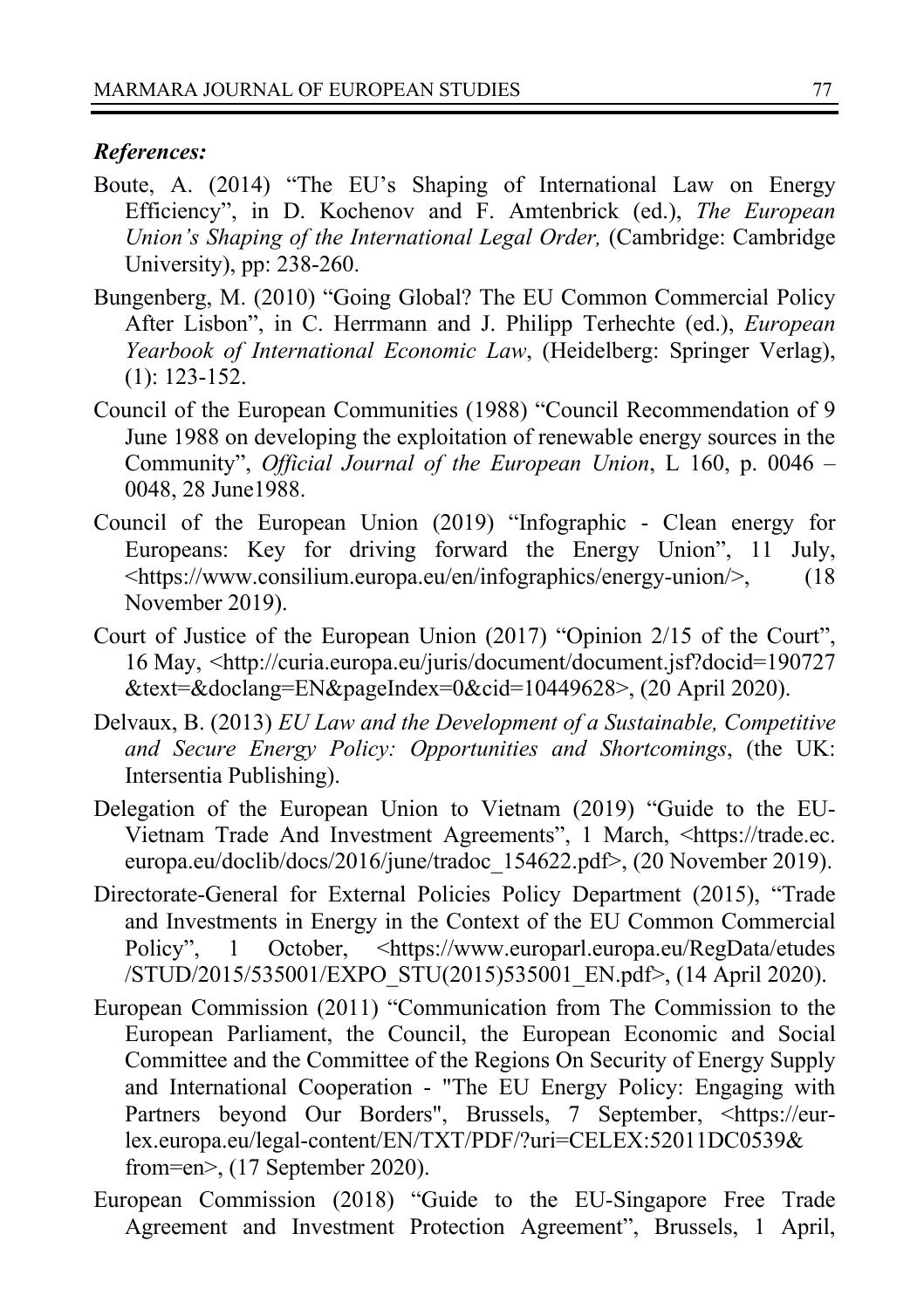<https://trade.ec.europa.eu/doclib/docs/2018/april/tradoc\_156711.pdf>, (13 April 2020).

- European Commission (2019) "What is the Energy Union about?", 9 April, <https://ec.europa.eu/eurostat/cache/infographs/energy/bloc-1.html>, (21 December 2019).
- European Commission (2020) "Press Release: EU-Vietnam Trade Agreement Enters Into Force", 31 July, <https://www.europarl.europa.eu/legislativetrain/theme-international-trade-inta/file-eu-vietnam-free-trade-agreement>, (15 August 2020).
- European Union (2006) "Regulation (EC) No 1905/2006 of the European Parliament and of the Council of 18 December 2006 establishing a financing instrument for development cooperation", *Official Journal of the European Union, L* 378, 27.12.2006, p. 41–71, <https://eur-lex.europa.eu/legalcontent/EN/ALL/?uri=CELEX%3A32006R1905>, (17 April 2020).
- European Union (2009) "Directive 2009/28/EC of the European Parliament and of the Council of 23 April 2009 on the promotion of the use of energy from renewable sources and amending and subsequently repealing Directives 2001/77/EC and 2003/30/EC (Text with EEA relevance)", *Official Journal of the European Union,* L 140, 5 June, p. 16–62, <https://eurlex.europa.eu/legal-content/EN/ALL/?uri=CELEX%3A32009 L0028>, (12 January 2020).
- European Union (2011) "Council Decision of 16 September 2010 on the signing, on behalf of the European Union, and provisional application of the Free Trade Agreement between the European Union and its Member States, of the one part, and the Republic of Korea, of the other part", Official Journal of the European Union, L 127, 14 May, p. 1-1432, <https://eurlex.europa.eu/legal-content/EN/TXT/PDF/?uri=OJ:L:2011:127:FULL& from=EN>, (17 September 2020).
- European Union (2017) "Comprehensive Economic and Trade Agreement between Canada, of the one part, and the European Union and its Member States, of the other part", *Official Journal of the European Union* L 11, 14 January, p. 23–1079, <https://eur-lex.europa.eu/legal-content/EN/TXT/?uri= CELEX%3A22017A0114%2801%29>, (22 November 2019).
- European Union (2018a), "Agreement between the European Union and Japan for an Economic Partnership", Official Journal of the European Union, L 330, 27 December, p. 3-889, <http://publications.europa.eu/resource/ cellar/d40c8f20-09a4-11e9-81b4-01aa75ed71a1.0006.01/DOC\_1>, (17 April 2020).

European Union (2018b), "Directive 2018/2001 of the European Parliament and of the Council of 11 December 2018 on the promotion of the use of energy